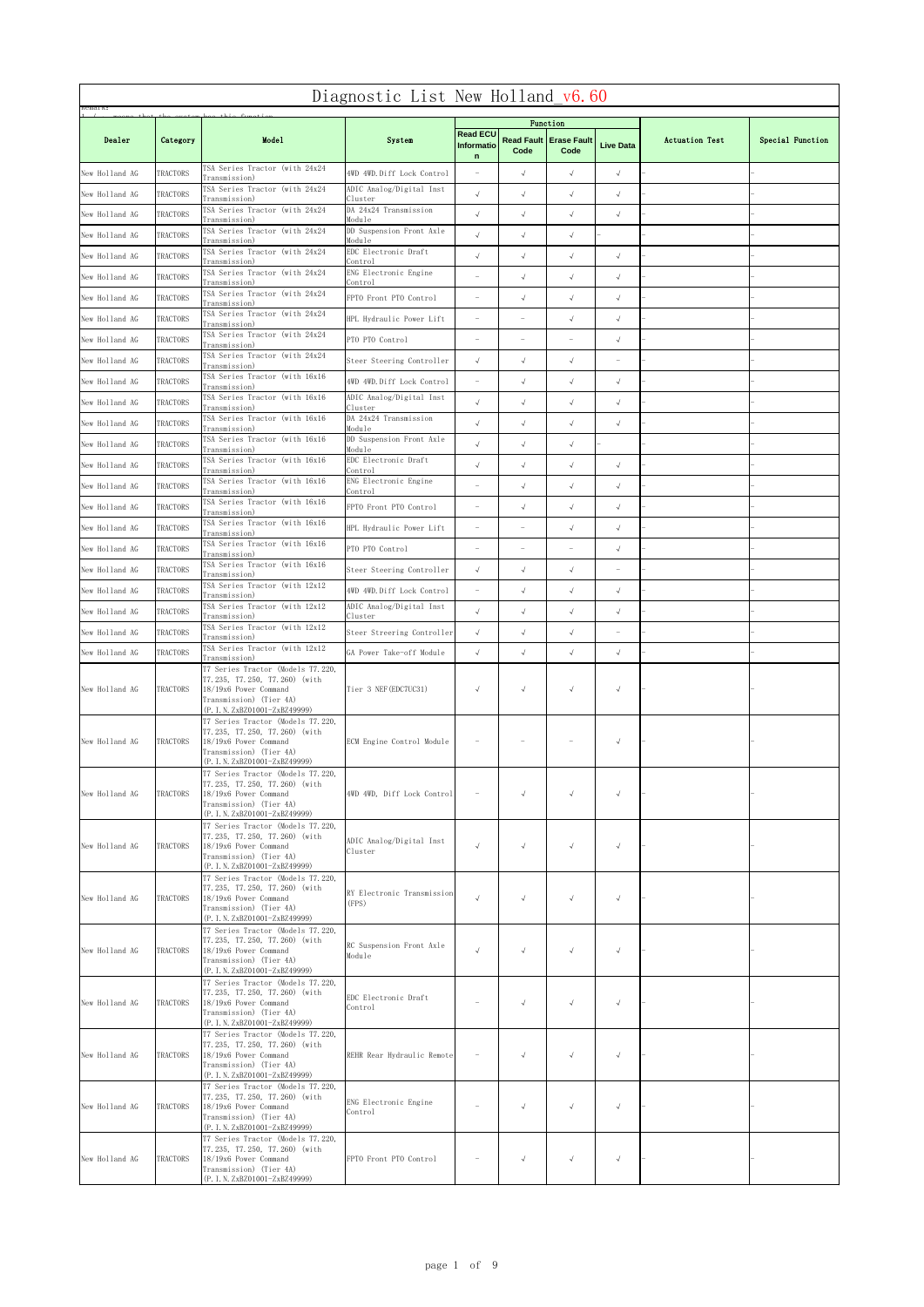|                | Diagnostic List New Holland v6.60 |                                                                                                                                                          |                                     |                                              |                           |                            |                  |                                                                                                                                                        |                                                                                                      |  |  |
|----------------|-----------------------------------|----------------------------------------------------------------------------------------------------------------------------------------------------------|-------------------------------------|----------------------------------------------|---------------------------|----------------------------|------------------|--------------------------------------------------------------------------------------------------------------------------------------------------------|------------------------------------------------------------------------------------------------------|--|--|
| nemark:        |                                   |                                                                                                                                                          |                                     |                                              |                           | Function                   |                  |                                                                                                                                                        |                                                                                                      |  |  |
| Dealer         | Category                          | Mode1                                                                                                                                                    | System                              | <b>Read ECU</b><br>Informatio<br>$\mathbf n$ | <b>Read Fault</b><br>Code | <b>Erase Fault</b><br>Code | <b>Live Data</b> | <b>Actuation Test</b>                                                                                                                                  | Special Function                                                                                     |  |  |
| New Holland AG | TRACTORS                          | T7 Series Tractor (Models T7.220,<br>T7.235, T7.250, T7.260) (with<br>18/19x6 Power Command<br>Transmission) (Tier 4A)<br>(P. I. N. ZxBZ01001-ZxBZ49999) | RPTO Rear PTO Control               |                                              | $\sqrt{ }$                | $\sqrt{ }$                 | $\sqrt{ }$       |                                                                                                                                                        |                                                                                                      |  |  |
| New Holland AG | TRACTORS                          | T7 Series Tractor (Models T7.220,<br>T7.235, T7.250, T7.260) (with<br>18/19x6 Power Command<br>Transmission) (Tier 4A)<br>(P. I. N. ZxBZ01001-ZxBZ49999) | Steer Fast Steer Module             | $\sqrt{ }$                                   | $\sqrt{ }$                | $\sqrt{ }$                 |                  |                                                                                                                                                        |                                                                                                      |  |  |
| New Holland AG | TRACTORS                          | 0000 Series Tractor(with 16/17x16<br>Transmission)(Tier3)(ZxBDxxxxx)                                                                                     | DS 16x16 Transmission<br>Module     | $\sqrt{}$                                    | $\sqrt{ }$                | $\sqrt{ }$                 | $\sqrt{}$        |                                                                                                                                                        |                                                                                                      |  |  |
| New Holland AG | TRACTORS                          | T6000 Series Tractor(with 16/17x16<br>Transmission)(Tier3)(ZxBDxxxxx)                                                                                    | RPTO Rear PTO Control               | ÷                                            | $\sqrt{ }$                | $\sqrt{ }$                 | $\sqrt{}$        |                                                                                                                                                        |                                                                                                      |  |  |
| New Holland AG | TRACTORS                          | T6000 Series Tractor(with 16/17x16<br>Transmission) (Tier3) (ZxBDxxxxx)                                                                                  | 4WD 4WD, Diff Lock Control          | $\overline{\phantom{m}}$                     | $\sqrt{ }$                | $\sqrt{ }$                 | $\sqrt{}$        |                                                                                                                                                        |                                                                                                      |  |  |
| New Holland AG | TRACTORS                          | 0000 Series Tractor(with 16/17x16]<br>Transmission)(Tier3)(ZxBDxxxxx)                                                                                    | Steer Fast Steer Module             |                                              | $\sqrt{ }$                | $\sqrt{ }$                 | $\sqrt{ }$       |                                                                                                                                                        |                                                                                                      |  |  |
| New Holland AG | TRACTORS                          | T6000 Series Tractor(with 16/17x16<br>Transmission)(Tier3)(ZxBDxxxxx)                                                                                    | DU Suspension Front Axle<br>Module  | $\sqrt{}$                                    | $\sqrt{ }$                | $\sqrt{ }$                 | $\sqrt{}$        |                                                                                                                                                        |                                                                                                      |  |  |
| New Holland AG | TRACTORS                          | T6000 Series Tractor(with 16/17x16 ADIC Analog/Digital Inst<br>Transmission)(Tier3)(ZxBDxxxxx)                                                           | Cluster                             | $\sqrt{}$                                    | $\sqrt{ }$                | $\sqrt{ }$                 | $\sqrt{}$        |                                                                                                                                                        |                                                                                                      |  |  |
| New Holland AG | TRACTORS                          | T6000 Series Tractor(with 16/17x16 ATC Auto Temperature<br>Transmission) (Tier3) (ZxBDxxxxx)                                                             | Controller                          | $\sqrt{ }$                                   | $\sqrt{ }$                | $\sqrt{ }$                 | $\sqrt{ }$       |                                                                                                                                                        |                                                                                                      |  |  |
| New Holland AG | TRACTORS                          | T6000 Series Tractor(with 16/17x16<br>Transmission)(Tier3)(ZxBDxxxxx)                                                                                    | REHR Rear Hydraulic Remote          |                                              | $\sqrt{ }$                | $\sqrt{ }$                 | $\sqrt{ }$       |                                                                                                                                                        |                                                                                                      |  |  |
| New Holland AG | TRACTORS                          | T6000 Series Tractor(with 16/17x16 EDC Electronic Draft<br>Transmission) (Tier3) (ZxBDxxxxx)                                                             | Control                             |                                              | $\sqrt{ }$                | $\sqrt{ }$                 | $\sqrt{2}$       |                                                                                                                                                        |                                                                                                      |  |  |
| New Holland AG | TRACTORS                          | T6000 Series Tractor(with 16/17x16<br>Transmission)(Tier3)(ZxBDxxxxx)                                                                                    | FPTO Front PTO Control              | $\qquad \qquad -$                            | $\sqrt{ }$                | $\sqrt{ }$                 | $\sqrt{ }$       |                                                                                                                                                        |                                                                                                      |  |  |
| New Holland AG | TRACTORS                          | 16000 Series Tractor(with 16/17x16 ENG Electronic Engine<br>Transmission)(Tier3)(ZxBDxxxxx)                                                              | Control                             | ÷                                            | $\sqrt{ }$                | $\sqrt{ }$                 | $\sqrt{ }$       |                                                                                                                                                        |                                                                                                      |  |  |
| New Holland AG | TRACTORS                          | T6000 Series Tractor(with 16/17x16<br>Transmission) (Tier3) (ZxBDxxxxx)                                                                                  | FHC Front Hitch Control             |                                              | $\sqrt{ }$                | $\sqrt{ }$                 | $\sqrt{ }$       |                                                                                                                                                        |                                                                                                      |  |  |
| New Holland AG | TRACTORS                          | [6000 Series Tractor(with 16/17x16<br>Transmission) (Tier3) (ZxBDxxxxx)                                                                                  | KEYPD Key Pad                       | $\sqrt{}$                                    | ÷                         | $\sqrt{ }$                 |                  |                                                                                                                                                        |                                                                                                      |  |  |
| New Holland AG | TRACTORS                          | T5 Series Tractor (Models<br>T5.100, T5.110, T5.120) (with Electro Tier 4 F5C (EDC17C49)<br>Command)(Tier 4B)                                            |                                     | $\sqrt{ }$                                   | $\sqrt{ }$                | $\sqrt{}$                  | $\sqrt{ }$       | Compressor Air-<br>Conditioner Relay;<br>Injector 1 Cut Out;<br>Heated fuel filter relay;<br>EOBD $W/Light;$<br>Fuel Pump Relay;<br>Cooling Fan Relay; | Engine injector code<br>configuration (origina<br>1 screen with no<br>vehicle controller<br>backup)  |  |  |
| New Holland AG | <b>TRACTORS</b>                   | T5 Series Tractor (Models<br>T5.100, T5.110, T5.120) (with Electro 4WD 4WD, Diff Lock Control<br>Command) (Tier 4B)                                      |                                     | $\overline{\phantom{m}}$                     | $\sqrt{ }$                | $\sqrt{ }$                 | $\sqrt{ }$       |                                                                                                                                                        |                                                                                                      |  |  |
| New Holland AG | <b>TRACTORS</b>                   | T5 Series Tractor (Models<br>T5. 100, T5. 110, T5. 120) (with Electro<br>Command) (Tier 4B)                                                              | ADIC Analog/Digital Inst<br>Cluster | $\sqrt{}$                                    | $\sqrt{ }$                | $\sqrt{ }$                 | $\sqrt{ }$       |                                                                                                                                                        |                                                                                                      |  |  |
| New Holland AG | TRACTORS                          | T5 Series Tractor(Models<br>T5.100, T5.110, T5.120) (with Electro ECM Engine Control Module<br>Command) (Tier 4B)                                        |                                     | $\sqrt{ }$                                   |                           | $\overline{\phantom{m}}$   | $\sqrt{ }$       |                                                                                                                                                        |                                                                                                      |  |  |
| New Holland AG | TRACTORS                          | T5 Series Tractor (Models<br>T5.100, T5.110, T5.120) (with Electro<br>Command) (Tier 4B)                                                                 | FEHR Front Hydraulic<br>Remote      | ÷                                            | $\sqrt{ }$                | $\sqrt{ }$                 | $\sqrt{ }$       |                                                                                                                                                        |                                                                                                      |  |  |
| New Holland AG | TRACTORS                          | T5 Series Tractor (Models<br>T5.100, T5.110, T5.120) (with Electro FPTO Front PTO Control<br>Command) (Tier 4B)                                          |                                     | ÷                                            | $\sqrt{ }$                | $\sqrt{ }$                 | $\sqrt{ }$       |                                                                                                                                                        |                                                                                                      |  |  |
| New Holland AG | TRACTORS                          | T5 Series Tractor (Models<br>T5.100, T5.110, T5.120) (with Electro<br>Command) (Tier 4B)                                                                 | FSC Front Suspension<br>Control     | ÷                                            | $\sqrt{ }$                | $\sqrt{ }$                 |                  |                                                                                                                                                        |                                                                                                      |  |  |
| New Holland AG | TRACTORS                          | T5 Series Tractor(Models<br>T5.100, T5.110, T5.120) (with Electro Hitch Rear Hitch Control<br>Command) (Tier 4B)                                         |                                     |                                              | $\sqrt{ }$                | $\sqrt{ }$                 | $\sqrt{ }$       |                                                                                                                                                        |                                                                                                      |  |  |
| New Holland AG | TRACTORS                          | T5 Series Tractor (Models<br>T5.100, T5.110, T5.120) (with Electro RPTO Rear PTO Control<br>Command) (Tier 4B)                                           |                                     | $\qquad \qquad -$                            | $\sqrt{ }$                | $\sqrt{ }$                 | $\sqrt{}$        |                                                                                                                                                        |                                                                                                      |  |  |
| New Holland AG | <b>TRACTORS</b>                   | T5 Series Tractor (Models<br>T5.100, T5.110, T5.120) (with Electro Trans Transmission Control<br>Command) (Tier 4B)                                      |                                     | $\sqrt{ }$                                   | $\sqrt{ }$                | $\sqrt{ }$                 | $\sqrt{ }$       |                                                                                                                                                        |                                                                                                      |  |  |
| New Holland AG | <b>TRACTORS</b>                   | T5 Series Tractor (Models<br>T5. 95, T5. 105, T5. 115) (Tier 4A)                                                                                         | Tier 4 F5C (EDC17C49)               | $\sqrt{ }$                                   | $\sqrt{ }$                | $\sqrt{ }$                 | $\sqrt{ }$       | Compressor Air-<br>Conditioner Relay;<br>Injector 1 Cut Out;<br>Heated fuel filter relay;<br>EOBD $W/Light;$<br>Fuel Pump Relay;<br>Cooling Fan Relay; | Engine injector code<br>configuration (origina)<br>1 screen with no<br>vehicle controller<br>backup) |  |  |
| New Holland AG | <b>TRACTORS</b>                   | T5 Series Tractor (Models<br>T5.95, T5.105, T5.115) (Tier 4A)                                                                                            | 4WD 4WD, Diff Lock Control          | $\qquad \qquad -$                            | $\sqrt{ }$                | $\sqrt{ }$                 | $\sqrt{}$        |                                                                                                                                                        |                                                                                                      |  |  |
| New Holland AG | <b>TRACTORS</b>                   | T5 Series Tractor (Models<br>T5.95, T5.105, T5.115) (Tier 4A)                                                                                            | ADIC Analog/Digital Inst<br>Cluster | $\sqrt{ }$                                   | $\sqrt{ }$                | $\sqrt{ }$                 | $\sqrt{ }$       |                                                                                                                                                        |                                                                                                      |  |  |
| New Holland AG | TRACTORS                          | T5 Series Tractor (Models<br>T5.95, T5.105, T5.115) (Tier 4A)                                                                                            | ECM Engine Control Module           | $\sqrt{}$                                    | $\overline{\phantom{m}}$  | $\overline{\phantom{m}}$   | $\sqrt{}$        |                                                                                                                                                        |                                                                                                      |  |  |
| New Holland AG | TRACTORS                          | T5 Series Tractor (Models<br>T5.95, T5.105, T5.115) (Tier 4A)<br>T5 Series Tractor (Models                                                               | FEHR Front Hydraulic<br>Remote      | $\overline{\phantom{0}}$                     | $\sqrt{ }$                | $\sqrt{ }$                 | $\sqrt{ }$       |                                                                                                                                                        |                                                                                                      |  |  |
| New Holland AG | TRACTORS                          | T5. 95, T5. 105, T5. 115) (Tier 4A)                                                                                                                      | FPTO Front PTO Control              |                                              | $\checkmark$              | $\sqrt{}$                  | $\sqrt{ }$       |                                                                                                                                                        |                                                                                                      |  |  |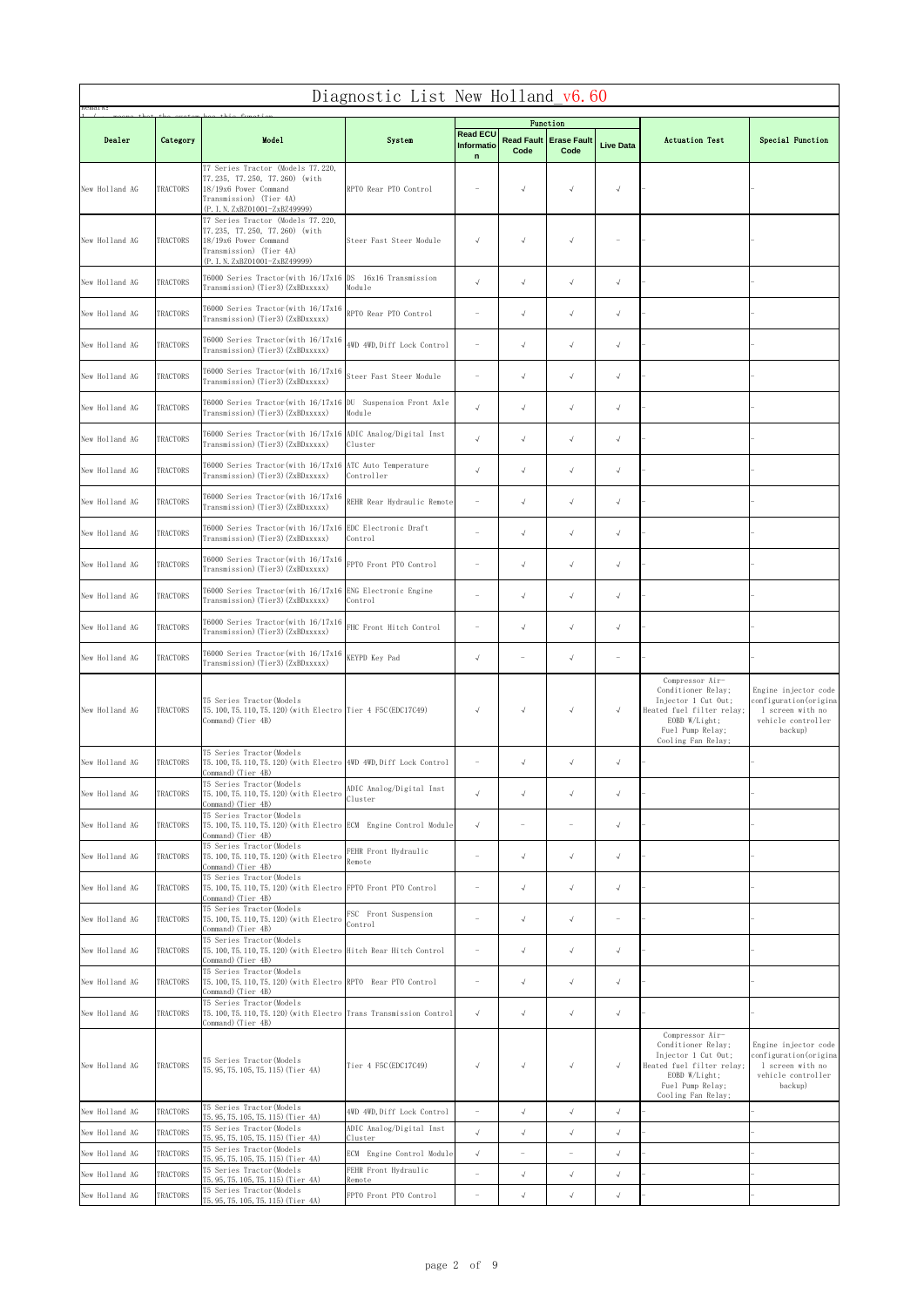| иешагк:                          | Diagnostic List New Holland_v6.60 |                                                                                                                                              |                                                          |                                                      |                                 |                                        |                          |                                                                                                                                                      |                                                                                                      |  |  |
|----------------------------------|-----------------------------------|----------------------------------------------------------------------------------------------------------------------------------------------|----------------------------------------------------------|------------------------------------------------------|---------------------------------|----------------------------------------|--------------------------|------------------------------------------------------------------------------------------------------------------------------------------------------|------------------------------------------------------------------------------------------------------|--|--|
|                                  |                                   |                                                                                                                                              |                                                          |                                                      |                                 | Function                               |                          |                                                                                                                                                      |                                                                                                      |  |  |
| Dealer                           | Category                          | Mode1                                                                                                                                        | System                                                   | <b>Read ECU</b><br><b>Informatio</b><br>$\mathsf{n}$ | Read Fault<br>Code              | <b>Erase Fault</b><br>Code             | Live Data                | <b>Actuation Test</b>                                                                                                                                | Special Function                                                                                     |  |  |
| New Holland AG                   | TRACTORS                          | T5 Series Tractor(Models<br>T5.95, T5.105, T5.115) (Tier 4A)                                                                                 | Hitch Rear Hitch Control                                 | $\overline{\phantom{m}}$                             | $\sqrt{ }$                      | $\checkmark$                           | $\sqrt{ }$               |                                                                                                                                                      |                                                                                                      |  |  |
| New Holland AG                   | TRACTORS                          | T5 Series Tractor (Models<br>T5.95, T5.105, T5.115) (Tier 4A)                                                                                | RPTO Rear PTO Control                                    | $\overline{\phantom{a}}$                             | $\sqrt{ }$                      | $\sqrt{ }$                             | $\sqrt{}$                |                                                                                                                                                      |                                                                                                      |  |  |
| New Holland AG                   | TRACTORS                          | T5 Series Tractor (Models<br>T5.95, T5.105, T5.115) (Tier 4A)                                                                                | Trans Transmission Control                               | $\sqrt{ }$                                           | $\sqrt{ }$                      | $\sqrt{ }$                             | $\sqrt{ }$               |                                                                                                                                                      |                                                                                                      |  |  |
| New Holland AG                   | TRACTORS                          | T5 Series Tractor(with Dual<br>Command)                                                                                                      | Tier 4 F5C(EDC17C49)                                     | $\sqrt{ }$                                           | $\sqrt{ }$                      | $\sqrt{ }$                             | $\sqrt{ }$               | Compressor Air-<br>Conditioner Relay;<br>Injector 1 Cut Out;<br>Heated fuel filter relay;<br>EOBD W/Light;<br>Fuel Pump Relay;<br>Cooling Fan Relay; | Engine injector code<br>configuration (origina)<br>1 screen with no<br>vehicle controller<br>backup) |  |  |
| New Holland AG                   | TRACTORS                          | T5 Series Tractor(with Dual<br>Command)                                                                                                      | ADIC Analog/Digital Inst<br>Cluster                      | $\sqrt{ }$                                           | $\sqrt{ }$                      | $\sqrt{ }$                             | $\sqrt{ }$               |                                                                                                                                                      |                                                                                                      |  |  |
| New Holland AG                   | TRACTORS                          | T5 Series Tractor (with Dual<br>Command)                                                                                                     | ECM Engine Control Module                                | $\sqrt{ }$                                           | $\overline{\phantom{a}}$        |                                        | $\sqrt{ }$               |                                                                                                                                                      |                                                                                                      |  |  |
| New Holland AG                   | TRACTORS                          | T5 Series Tractor (with Dual<br>Command)                                                                                                     | FEHR Front Hydraulic<br>Remote                           | $\overline{\phantom{a}}$                             | $\sqrt{ }$                      | $\sqrt{ }$                             | $\sqrt{}$                |                                                                                                                                                      |                                                                                                      |  |  |
| New Holland AG                   | TRACTORS                          | T5 Series Tractor(with Dual                                                                                                                  | FPTO Front PTO Control                                   | $\overline{\phantom{m}}$                             | $\sqrt{ }$                      | $\sqrt{ }$                             | $\sqrt{ }$               |                                                                                                                                                      |                                                                                                      |  |  |
| New Holland AG                   | TRACTORS                          | Command)<br>T5 Series Tractor (with Dual                                                                                                     | Hitch Rear Hitch Control                                 | $\overline{\phantom{a}}$                             | $\sqrt{ }$                      | $\sqrt{ }$                             | $\sqrt{}$                |                                                                                                                                                      |                                                                                                      |  |  |
| New Holland AG                   | TRACTORS                          | Command)<br>T5 Series Tractor (with Dual                                                                                                     | RPTO Rear PTO Control                                    | $\overline{\phantom{m}}$                             | $\sqrt{ }$                      | $\sqrt{ }$                             | $\sqrt{ }$               |                                                                                                                                                      |                                                                                                      |  |  |
|                                  |                                   | Command)<br>T5 Series Tractor (with Dual                                                                                                     |                                                          |                                                      |                                 |                                        |                          |                                                                                                                                                      |                                                                                                      |  |  |
| New Holland AG<br>New Holland AG | TRACTORS<br>TRACTORS              | Command)<br>T5000 Series Tractor                                                                                                             | Trans Transmission Control<br>4WD 4WD, Diff Lock Control | $\sqrt{ }$<br>$\overline{\phantom{a}}$               | $\sqrt{ }$<br>$\sqrt{ }$        | $\sqrt{ }$<br>$\sqrt{ }$               | $\sqrt{ }$<br>$\sqrt{ }$ |                                                                                                                                                      |                                                                                                      |  |  |
| New Holland AG                   | TRACTORS                          | T5000 Series Tractor                                                                                                                         | ADIC Analog/Digital Inst<br>Cluster                      | $\sqrt{ }$                                           | $\sqrt{ }$                      | $\sqrt{ }$                             | $\sqrt{}$                |                                                                                                                                                      |                                                                                                      |  |  |
| New Holland AG                   | TRACTORS                          | T5000 Series Tractor                                                                                                                         | Hitch Rear Hitch Control                                 | $\sim$                                               | $\sqrt{ }$                      | $\sqrt{ }$                             | $\sqrt{ }$               |                                                                                                                                                      |                                                                                                      |  |  |
| New Holland AG<br>New Holland AG | TRACTORS<br>TRACTORS              | T5000 Series Tractor<br>T5000 Series Tractor                                                                                                 | TB<br>Keypad<br><b>RPTO</b><br>Rear PTO Control          | $\sqrt{ }$<br>$\overline{\phantom{m}}$               | $\qquad \qquad -$<br>$\sqrt{ }$ | $\overline{\phantom{m}}$<br>$\sqrt{ }$ | $\sqrt{ }$<br>$\sqrt{ }$ |                                                                                                                                                      |                                                                                                      |  |  |
| New Holland AG                   | TRACTORS                          | T5000 Series Tractor<br>TL Power Shuttle Series Tractor                                                                                      | RJ Trans Transmission                                    | $\sqrt{ }$                                           | $\sqrt{ }$                      | $\sqrt{ }$                             | $\sqrt{2}$               |                                                                                                                                                      |                                                                                                      |  |  |
| New Holland AG                   | TRACTORS                          | (Models TL75, TL85, TL95) (MY16<br>with Updated Cab)                                                                                         | 4WD 4WD, Diff Lock Control                               |                                                      | $\sqrt{ }$                      | $\sqrt{ }$                             | $\sqrt{}$                |                                                                                                                                                      |                                                                                                      |  |  |
| New Holland AG                   | TRACTORS                          | TL Power Shuttle Series Tractor<br>(Models TL75, TL85, TL95) (MY16<br>with Updated Cab)                                                      | ADIC Analog/Digital Inst<br>Cluster                      | $\sqrt{ }$                                           | $\sqrt{ }$                      | $\sqrt{ }$                             | $\sqrt{}$                |                                                                                                                                                      |                                                                                                      |  |  |
| New Holland AG                   | TRACTORS                          | TL Power Shuttle Series Tractor<br>(Models TL75, TL85, TL95) (MY16<br>with Updated Cab)                                                      | PTO PTO PTO Control                                      |                                                      | $\sqrt{ }$                      | $\sqrt{ }$                             | $\sqrt{ }$               |                                                                                                                                                      |                                                                                                      |  |  |
| New Holland AG                   | TRACTORS                          | TL Power Shuttle Series Tractor<br>(Models TL75, TL85, TL95) (MY16<br>with Updated Cab)                                                      | RJ Trans Transmission                                    | $\sqrt{ }$                                           | $\sqrt{ }$                      | $\sqrt{ }$                             | $\sqrt{ }$               |                                                                                                                                                      |                                                                                                      |  |  |
| New Holland AG                   | TRACTORS                          | TL Power Shuttle Series Tractor<br>(Models TL75, TL85, TL95)                                                                                 | 4WD 4WD, Diff Lock Control                               | $\overline{\phantom{a}}$                             | $\sqrt{ }$                      | $\sqrt{ }$                             | $\sqrt{ }$               |                                                                                                                                                      |                                                                                                      |  |  |
| New Holland AG                   | TRACTORS                          | TL Power Shuttle Series Tractor<br>(Models TL75, TL85, TL95)                                                                                 | ADIC Analog/Digital Inst<br>Cluster                      | $\sqrt{ }$                                           | $\sqrt{ }$                      | $\sqrt{ }$                             | $\sqrt{ }$               |                                                                                                                                                      |                                                                                                      |  |  |
| New Holland AG                   | TRACTORS                          | TL Power Shuttle Series Tractor<br>(Models TL75, TL85, TL95)                                                                                 | PTO PTO PTO Control                                      | $\overline{\phantom{a}}$                             | $\sqrt{ }$                      | $\sqrt{ }$                             | $\sqrt{ }$               |                                                                                                                                                      |                                                                                                      |  |  |
| New Holland AG                   | TRACTORS                          | TL Power Shuttle Series Tractor                                                                                                              | RJ Trans Transmission                                    | $\sqrt{ }$                                           | $\sqrt{ }$                      | $\sqrt{ }$                             | $\sqrt{}$                |                                                                                                                                                      |                                                                                                      |  |  |
| New Holland AG                   | TRACTORS                          | (Models TL75, TL85, TL95)<br>TLA Series Tractor                                                                                              | 4WD 4WD, Diff Lock Control                               | $\equiv$                                             | $\sqrt{ }$                      | $\sqrt{ }$                             | $\sqrt{ }$               |                                                                                                                                                      |                                                                                                      |  |  |
| New Holland AG                   | TRACTORS                          | TLA Series Tractor                                                                                                                           | ADIC Analog/Digital Inst<br>Cluster                      | $\sqrt{ }$                                           | $\sqrt{ }$                      | $\sqrt{ }$                             | $\sqrt{ }$               |                                                                                                                                                      |                                                                                                      |  |  |
| New Holland AG                   | TRACTORS                          | TLA Series Tractor                                                                                                                           | KEYPF Key Pad<br>PA 24X24 Transmission                   | $\sqrt{ }$                                           |                                 |                                        | $\sqrt{2}$               |                                                                                                                                                      |                                                                                                      |  |  |
| New Holland AG                   | TRACTORS                          | TLA Series Tractor                                                                                                                           | Module                                                   | $\sqrt{ }$                                           | $\sqrt{ }$                      | $\sqrt{ }$                             | $\sqrt{}$                |                                                                                                                                                      |                                                                                                      |  |  |
| New Holland AG                   | TRACTORS                          | TLA Series Tractor                                                                                                                           | PTO PTO PTO Control                                      | $\overline{\phantom{m}}$                             | $\sqrt{ }$                      | $\sqrt{ }$                             | $\sqrt{ }$               | Compressor Air-                                                                                                                                      |                                                                                                      |  |  |
| New Holland AG                   | TRACTORS                          | T4 Series Tractor (Models T4.90,<br>T4.100, T4.110, T4.120) (with Tier<br>4 FPT Engine with SCR) (P. I.N.<br>ZxLEOxxxx) (P. I. N. ZxLE5xxxx) | Tier 4 F5C (EDC17C49)                                    | $\sqrt{ }$                                           | $\sqrt{ }$                      | $\sqrt{ }$                             | $\sqrt{ }$               | Conditioner Relay;<br>Injector 1 Cut Out;<br>Heated fuel filter relay;<br>EOBD W/Light;<br>Fuel Pump Relay;<br>Cooling Fan Relay;                    | Engine injector code<br>configuration (origina)<br>1 screen with no<br>vehicle controller<br>backup) |  |  |
| New Holland AG                   | TRACTORS                          | T4 Series Tractor (Models T4.90,<br>T4.100, T4.110, T4.120) (with Tier<br>4 FPT Engine with SCR) (P. I.N.<br>ZxLEOxxxx) (P. I.N. ZxLE5xxxx)  | 4WD 4WD, Diff Lock Control                               | $\hspace{0.1mm}-\hspace{0.1mm}$                      | $\sqrt{ }$                      | $\sqrt{ }$                             | $\sqrt{}$                |                                                                                                                                                      |                                                                                                      |  |  |
| New Holland AG                   | TRACTORS                          | T4 Series Tractor (Models T4.90,<br>T4.100, T4.110, T4.120) (with Tier<br>4 FPT Engine with SCR) (P.I.N.<br>ZxLE0xxxx) (P. I. N. ZxLE5xxxx)  | ADIC Analog/Digital Inst<br>Cluster                      | $\sqrt{ }$                                           | $\sqrt{ }$                      | $\sqrt{ }$                             | $\sqrt{ }$               |                                                                                                                                                      |                                                                                                      |  |  |
| New Holland AG                   | TRACTORS                          | T4 Series Tractor (Models T4.90,<br>T4.100, T4.110, T4.120) (with Tier<br>4 FPT Engine with SCR) (P. I.N.<br>ZxLEOxxxx) (P. I. N. ZxLE5xxxx) | ECM Engine Control Module                                | $\sqrt{ }$                                           |                                 |                                        | $\sqrt{}$                |                                                                                                                                                      |                                                                                                      |  |  |
| New Holland AG                   | TRACTORS                          | T4 Series Tractor (Models T4.90,<br>T4.100, T4.110, T4.120) (with Tier<br>4 FPT Engine with SCR) (P. I.N.<br>ZxLEOxxxx) (P. I. N. ZxLE5xxxx) | EFH Electronic Front Hitch                               | $\overline{\phantom{a}}$                             |                                 |                                        | $\sqrt{ }$               |                                                                                                                                                      |                                                                                                      |  |  |
| New Holland AG                   | <b>TRACTORS</b>                   | T4 Series Tractor (Models T4.90,<br>T4.100, T4.110, T4.120) (with Tier<br>4 FPT Engine with SCR) (P. I.N.<br>ZxLEOxxxx) (P. I. N. ZxLE5xxxx) | FPTO Front PTO Control                                   | $\overline{\phantom{a}}$                             | $\sqrt{ }$                      | $\sqrt{ }$                             | $\sqrt{ }$               |                                                                                                                                                      |                                                                                                      |  |  |
| New Holland AG                   | TRACTORS                          | T4 Series Tractor (Models T4.90,<br>T4.100, T4.110, T4.120) (with Tier<br>4 FPT Engine with SCR) (P. I.N.<br>ZxLEOxxxx) (P. I. N. ZxLE5xxxx) | Hitch Rear Hitch Control                                 | $\overline{\phantom{0}}$                             | $\sqrt{ }$                      | $\sqrt{ }$                             | $\sqrt{ }$               |                                                                                                                                                      |                                                                                                      |  |  |
| New Holland AG                   | <b>TRACTORS</b>                   | T4 Series Tractor (Models T4.90,<br>T4.100, T4.110, T4.120) (with Tier<br>4 FPT Engine with SCR) (P. I.N.<br>ZxLEOxxxx) (P. I. N. ZxLE5xxxx) | RPTO Rear PTO Control                                    | $\overline{\phantom{a}}$                             | $\sqrt{ }$                      | $\sqrt{ }$                             | $\sqrt{ }$               |                                                                                                                                                      |                                                                                                      |  |  |
| New Holland AG                   | TRACTORS                          | T4 Series Tractor (Models T4.90,<br>T4.100, T4.110, T4.120) (with Tier<br>4 FPT Engine with SCR) (P. I.N.<br>ZxLEOxxxx) (P. I. N. ZxLE5xxxx) | Trans Transmission Control                               | $\sqrt{ }$                                           | $\sqrt{ }$                      | $\sqrt{ }$                             | $\sqrt{}$                |                                                                                                                                                      |                                                                                                      |  |  |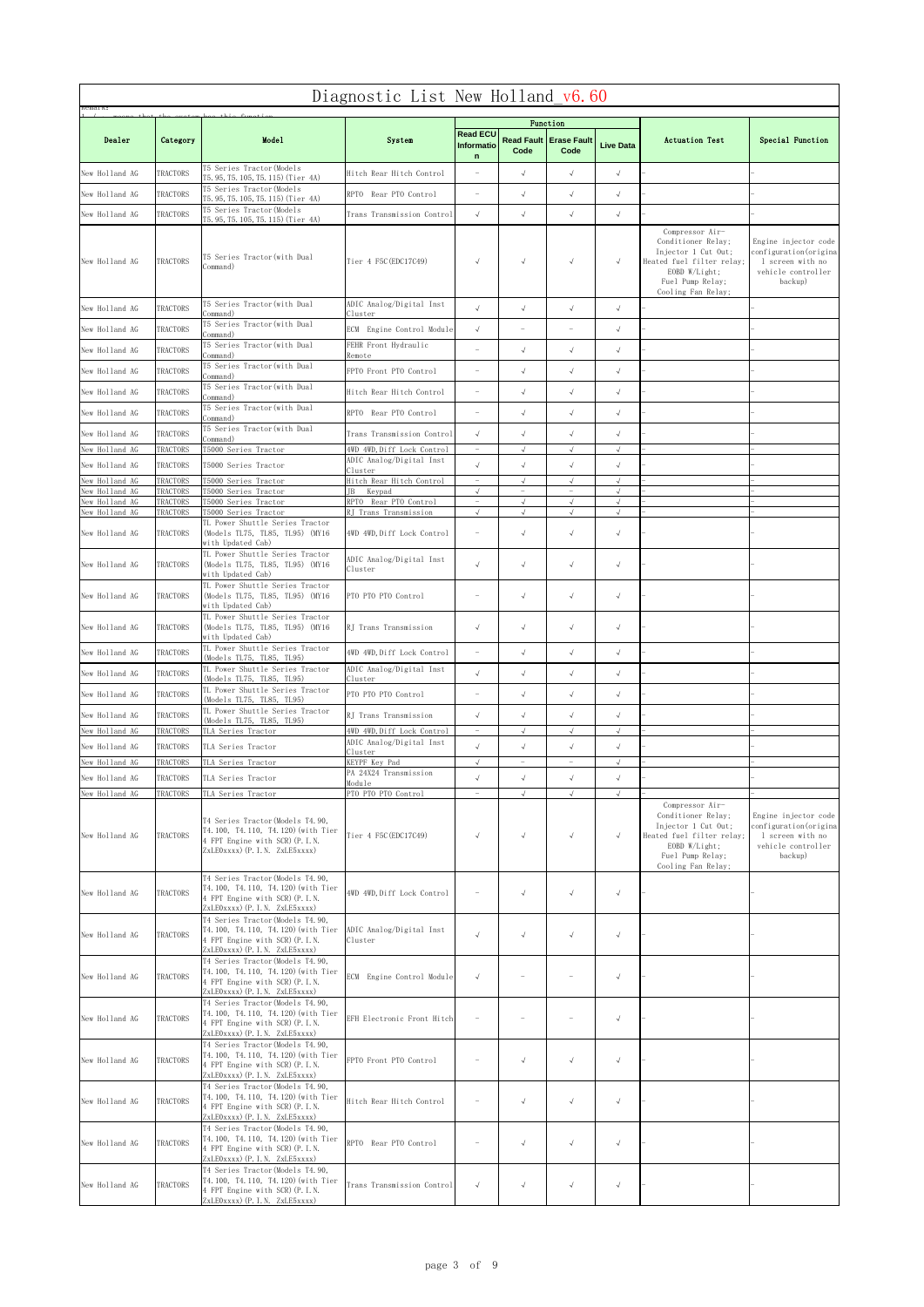| Diagnostic List New Holland v6.60<br>иешагк: |                 |                                                                                                                                                     |                                     |                                                     |                          |                                         |                  |                                                                                                                                                        |                                                                                                     |  |  |
|----------------------------------------------|-----------------|-----------------------------------------------------------------------------------------------------------------------------------------------------|-------------------------------------|-----------------------------------------------------|--------------------------|-----------------------------------------|------------------|--------------------------------------------------------------------------------------------------------------------------------------------------------|-----------------------------------------------------------------------------------------------------|--|--|
|                                              |                 |                                                                                                                                                     |                                     |                                                     |                          | Function                                |                  |                                                                                                                                                        |                                                                                                     |  |  |
| Dealer                                       | Category        | Mode1                                                                                                                                               | System                              | <b>Read ECU</b><br><b>Informatio</b><br>$\mathbf n$ | Code                     | <b>Read Fault   Erase Fault</b><br>Code | <b>Live Data</b> | <b>Actuation Test</b>                                                                                                                                  | Special Function                                                                                    |  |  |
| New Holland AG                               | TRACTORS        | T4 Series Tractor (Models T4.75,<br>T4.85, T4.95, T4.105, T4.115) (Tier Tier 4 F5C (EDC17C49)<br>4) (P. I. N. ZxJY5xxxx)                            |                                     | $\sqrt{ }$                                          | $\sqrt{ }$               | $\sqrt{ }$                              | $\sqrt{ }$       | Compressor Air-<br>Conditioner Relay;<br>Injector 1 Cut Out;<br>Heated fuel filter relay;<br>EOBD W/Light;<br>Fuel Pump Relay;<br>Cooling Fan Relay;   | Engine injector code<br>configuration (origina<br>1 screen with no<br>vehicle controller<br>backup) |  |  |
| New Holland AG                               | TRACTORS        | T4 Series Tractor (Models T4.75,<br>T4.85, T4.95, T4.105, T4.115) (Tier<br>4) (P. I. N. ZxJY5xxxx)                                                  | ADIC Analog/Digital Inst<br>Cluster | $\sqrt{ }$                                          | $\sqrt{ }$               | $\sqrt{ }$                              | $\sqrt{ }$       |                                                                                                                                                        |                                                                                                     |  |  |
| New Holland AG                               | TRACTORS        | T4 Series Tractor (Models T4.75,<br>T4.85, T4.95, T4.105, T4.115) (Tier ECM Engine Control Module<br>4) (P. I. N. ZxJY5xxxx)                        |                                     | $\sqrt{ }$                                          |                          |                                         | $\sqrt{ }$       |                                                                                                                                                        |                                                                                                     |  |  |
| New Holland AG                               | TRACTORS        | T4 Series Tractor (Models T4.75,<br>T4.85, T4.95, T4.105, T4.115) (Tier FPTO Front PTO Control<br>4) (P. I. N. ZxJY5xxxx)                           |                                     |                                                     | $\sqrt{ }$               | $\sqrt{ }$                              | $\sqrt{ }$       |                                                                                                                                                        |                                                                                                     |  |  |
| New Holland AG                               | TRACTORS        | T4 Series Tractor (Models T4.75,<br>T4.85, T4.95, T4.105, T4.115) (Tier Hitch Rear Hitch Control<br>4) (P. I. N. ZxJY5xxxx)                         |                                     | $\overline{\phantom{m}}$                            | $\sqrt{ }$               | $\sqrt{ }$                              | $\sqrt{}$        |                                                                                                                                                        |                                                                                                     |  |  |
| New Holland AG                               | TRACTORS        | T4 Series Tractor (Models T4.75,<br>T4.85, T4.95, T4.105, T4.115) (Tier RPTO Rear PTO Control<br>4) (P. I. N. ZxJY5xxxx)                            |                                     |                                                     | $\sqrt{ }$               | $\sqrt{ }$                              | $\sqrt{ }$       |                                                                                                                                                        |                                                                                                     |  |  |
| New Holland AG                               | TRACTORS        | T4 Series Tractor (Models T4.75,<br>T4.85, T4.95, T4.105, T4.115) (Tier Trans Transmission Control<br>4) (P. I. N. ZxJY5xxxx)                       |                                     | $\sqrt{ }$                                          | $\sqrt{ }$               | $\sqrt{ }$                              | $\sqrt{ }$       |                                                                                                                                                        |                                                                                                     |  |  |
| New Holland AG                               | TRACTORS        | T4 Series Tractor (Models T4.75,<br>T4.85, T4.95, T4.105, T4.115) (Tier<br>4) (P. I. N. ZxJT0xxxx) (P. I. N<br>ZxJT5xxxx)                           | 4WD 4WD, Diff Lock Control          |                                                     | $\sqrt{ }$               | $\sqrt{ }$                              | $\sqrt{ }$       |                                                                                                                                                        |                                                                                                     |  |  |
| New Holland AG                               | TRACTORS        | T4 Series Tractor (Models T4.75,<br>T4.85, T4.95, T4.105, T4.115) (Tier ADIC Analog/Digital Inst<br>4) (P. I. N. ZxJT0xxxx) (P. I. N<br>ZxJT5xxxx)  | Cluster                             | $\sqrt{ }$                                          | $\sqrt{ }$               | $\sqrt{ }$                              | $\sqrt{ }$       |                                                                                                                                                        |                                                                                                     |  |  |
| New Holland AG                               | TRACTORS        | T4 Series Tractor (Models T4.75,<br>T4.85, T4.95, T4.105, T4.115) (Tier ECM Engine Control Module<br>4) (P. I. N. ZxJT0xxxx) (P. I. N<br>ZxJT5xxxx) |                                     |                                                     |                          |                                         |                  |                                                                                                                                                        |                                                                                                     |  |  |
| New Holland AG                               | <b>TRACTORS</b> | T4 Series Tractor (Models T4.75,<br>T4.85, T4.95, T4.105, T4.115) (Tier<br>4) (P. I. N. ZxJT0xxxx) (P. I. N<br>ZxJT5xxxx)                           | EFH Electronic Front Hitch          |                                                     |                          |                                         | $\sqrt{ }$       |                                                                                                                                                        |                                                                                                     |  |  |
| New Holland AG                               | TRACTORS        | T4 Series Tractor (Models T4.75,<br>T4.85, T4.95, T4.105, T4.115) (Tier<br>4) (P. I. N. ZxJT0xxxx) (P. I. N<br>ZxJT5xxxx)                           | FPTO Front PTO Control              |                                                     | $\sqrt{ }$               | $\sqrt{ }$                              | $\sqrt{ }$       |                                                                                                                                                        |                                                                                                     |  |  |
| New Holland AG                               | <b>TRACTORS</b> | T4 Series Tractor (Models T4.75,<br>T4.85, T4.95, T4.105, T4.115) (Tier<br>4) (P. I. N. ZxJT0xxxx) (P. I. N<br>ZxJT5xxxx)                           | Hitch Rear Hitch Control            |                                                     | $\sqrt{ }$               | $\sqrt{ }$                              | $\sqrt{ }$       |                                                                                                                                                        |                                                                                                     |  |  |
| New Holland AG                               | TRACTORS        | T4 Series Tractor (Models T4.75,<br>T4.85, T4.95, T4.105, T4.115) (Tier<br>4) (P. I. N. ZxJT0xxxx) (P. I. N<br>ZxJT5xxxx)                           | RPTO Rear PTO Control               |                                                     | $\sqrt{ }$               | $\sqrt{ }$                              | $\sqrt{ }$       |                                                                                                                                                        |                                                                                                     |  |  |
| New Holland AG                               | TRACTORS        | T4 Series Tractor (Models T4.75,<br>T4.85, T4.95, T4.105, T4.115) (Tier<br>4) (P. I. N. ZxJT0xxxx) (P. I. N<br>ZxJT5xxxx)                           | Trans Transmission Control          | $\sqrt{ }$                                          | $\sqrt{ }$               | $\sqrt{ }$                              | $\sqrt{ }$       |                                                                                                                                                        |                                                                                                     |  |  |
| New Holland AG                               | TRACTORS        | T4 PowerStar Series Tractor (Models<br>T4.55, T4.65, T4.75) (Tier<br>4) (P. I. N. ZxAH0xxxx)                                                        | Tier 4 F5C (EDC17C49)               | $\sqrt{ }$                                          | $\sqrt{ }$               | $\sqrt{ }$                              | $\sqrt{ }$       | Compressor Air-<br>Conditioner Relay;<br>Injector 1 Cut Out;<br>Heated fuel filter relay;<br>EOBD $W/Light;$<br>Fuel Pump Relay;<br>Cooling Fan Relay; | Engine injector code<br>configuration (origina<br>1 screen with no<br>vehicle controller<br>backup) |  |  |
| New Holland AG                               | TRACTORS        | T4 PowerStar Series Tractor (Models<br>T4.55, T4.65, T4.75) (Tier<br>4) (P. I. N. ZxAHOXXXX)                                                        | ADIC Analog/Digital Inst<br>Cluster | $\sqrt{ }$                                          | $\sqrt{ }$               | $\sqrt{ }$                              | $\sqrt{}$        |                                                                                                                                                        |                                                                                                     |  |  |
| New Holland AG                               | TRACTORS        | T4 PowerStar Series Tractor(Models<br>T4.55, T4.65, T4.75) (Tier<br>4) (P. I. N. ZxAH0xxxx)                                                         | ECM Engine Control Module           | $\sqrt{ }$                                          | $\overline{\phantom{a}}$ | $\overline{\phantom{a}}$                | $\sqrt{ }$       |                                                                                                                                                        |                                                                                                     |  |  |
| New Holland AG                               | TRACTORS        | Workmaster Series Tractor (Models<br>50,60,70) (with Tier 4 Engine with<br>$PM-CAT$ )                                                               | Tier 4 F5C (EDC17C49)               | $\sqrt{ }$                                          | $\sqrt{ }$               | $\sqrt{ }$                              | $\sqrt{ }$       | Compressor Air-<br>Conditioner Relay;<br>Injector 1 Cut Out;<br>Heated fuel filter relay;<br>EOBD W/Light;<br>Fuel Pump Relay;<br>Cooling Fan Relay;   | Engine injector code<br>configuration (origina<br>1 screen with no<br>vehicle controller<br>backup) |  |  |
| New Holland AG                               | TRACTORS        | Workmaster Series Tractor (Models<br>50, 60, 70) (with Tier 4 Engine with<br>PM-CAT)                                                                | ADIC Analog/Digital Inst<br>Cluster | $\sqrt{ }$                                          | $\sqrt{ }$               | $\sqrt{ }$                              | $\sqrt{2}$       |                                                                                                                                                        |                                                                                                     |  |  |
| New Holland AG                               | TRACTORS        | Workmaster Series Tractor (Models<br>50, 60, 70) (with Tier 4 Engine with<br>PM-CAT)                                                                | ECM Engine Control Module           | $\sqrt{ }$                                          | $\overline{\phantom{a}}$ |                                         | $\sqrt{}$        |                                                                                                                                                        |                                                                                                     |  |  |
| New Holland AG                               | TRACTORS        | T4 F.N.V Series Tractor (Models<br>T4.80, T4.90, T4.100, T4.110) (Tier<br>4A)                                                                       | Tier 4 F5C (EDC17C49)               | $\sqrt{ }$                                          | $\sqrt{ }$               | $\sqrt{ }$                              | $\sqrt{ }$       | Compressor Air-<br>Conditioner Relay;<br>Injector 1 Cut Out;<br>Heated fuel filter relay;<br>EOBD W/Light;<br>Fuel Pump Relay;<br>Cooling Fan Relay;   | Engine injector code<br>configuration (origina<br>1 screen with no<br>vehicle controller<br>backup) |  |  |
| New Holland AG                               | TRACTORS        | T4 F, N, V Series Tractor (Models<br>T4.80, T4.90, T4.100, T4.110) (Tier<br>4A)                                                                     | 4WD 4WD Control                     |                                                     | $\sqrt{ }$               | $\sqrt{ }$                              | $\sqrt{}$        |                                                                                                                                                        |                                                                                                     |  |  |
| New Holland AG                               | <b>TRACTORS</b> | T4 F, N, V Series Tractor (Models<br>T4.80, T4.90, T4.100, T4.110) (Tier<br>4A)                                                                     | CAT4 Cab Level 4 Unit               |                                                     | $\sqrt{ }$               | $\sqrt{ }$                              | $\sqrt{ }$       |                                                                                                                                                        |                                                                                                     |  |  |
| New Holland AG                               | TRACTORS        | T4 F, N, V Series Tractor (Models<br>T4.80, T4.90, T4.100, T4.110) (Tier<br>4A)                                                                     | ECM Engine Control Module           | $\sqrt{ }$                                          | $\overline{\phantom{m}}$ | $\overline{\phantom{a}}$                | $\sqrt{ }$       |                                                                                                                                                        |                                                                                                     |  |  |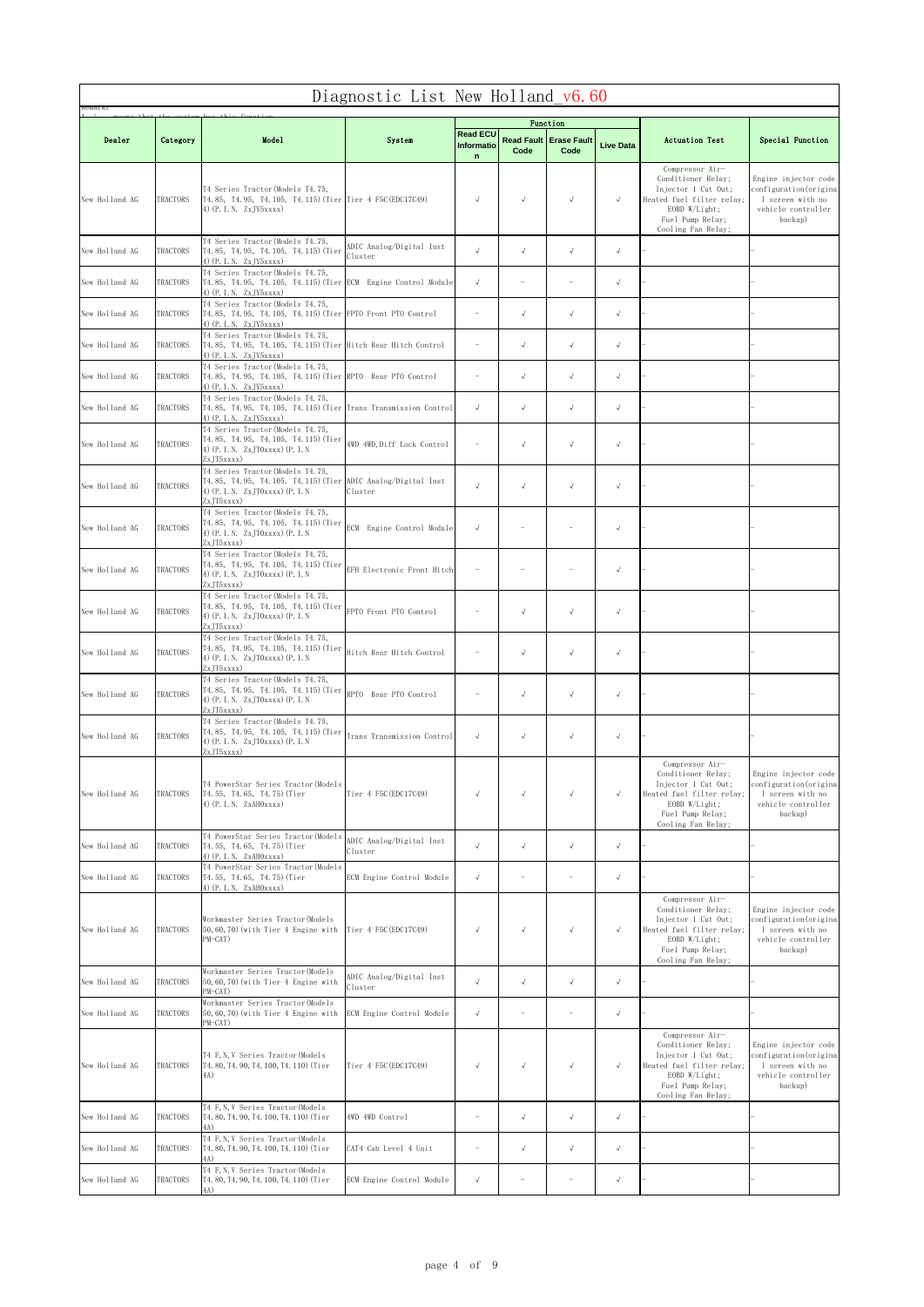| Diagnostic List New Holland v6.60<br>nemark: |                      |                                                                                 |                                                    |                                                      |                           |                                        |                                                      |                                                                                                                                                      |                                                                                                     |
|----------------------------------------------|----------------------|---------------------------------------------------------------------------------|----------------------------------------------------|------------------------------------------------------|---------------------------|----------------------------------------|------------------------------------------------------|------------------------------------------------------------------------------------------------------------------------------------------------------|-----------------------------------------------------------------------------------------------------|
| Dealer                                       | Category             | Mode1                                                                           | System                                             | <b>Read ECU</b><br>Informatio<br>$\mathsf{n}$        | <b>Read Fault</b><br>Code | Function<br><b>Erase Fault</b><br>Code | <b>Live Data</b>                                     | <b>Actuation Test</b>                                                                                                                                | Special Function                                                                                    |
| New Holland AG                               | TRACTORS             | T4 F, N, V Series Tractor (Models<br>T4.80, T4.90, T4.100, T4.110) (Tier<br>4A) | ETC Electronic<br>Transmission                     |                                                      | $\sqrt{ }$                | $\sqrt{ }$                             | $\sqrt{ }$                                           |                                                                                                                                                      |                                                                                                     |
| New Holland AG                               | TRACTORS             | T4 F, N, V Series Tractor (Models<br>T4.80, T4.90, T4.100, T4.110) (Tier<br>4A) | Hitch Rear Hitch Control                           |                                                      | $\sqrt{ }$                | $\sqrt{ }$                             | $\sqrt{}$                                            |                                                                                                                                                      |                                                                                                     |
| New Holland AG                               | TRACTORS             | T4 F, N, V Series Tractor (Models<br>T4.80, T4.90, T4.100, T4.110) (Tier<br>4A) | MV Mid Mount HER Module                            | $\sqrt{ }$                                           | $\sqrt{ }$                | $\sqrt{ }$                             | $\sqrt{ }$                                           |                                                                                                                                                      |                                                                                                     |
| New Holland AG                               | TRACTORS             | T4 F, N, V Series Tractor (Models<br>T4.80, T4.90, T4.100, T4.110) (Tier<br>4A) | ZG Analog/Digital Inst<br>Display                  | $\sqrt{ }$                                           | $\sqrt{ }$                | $\sqrt{ }$                             | $\sqrt{ }$                                           |                                                                                                                                                      |                                                                                                     |
| New Holland AG                               | TRACTORS             | T4000/T4 N, V Series Tractor (Tier                                              | Tier 4 F5C (EDC17C49)                              | $\sqrt{ }$                                           | $\sqrt{ }$                | $\sqrt{ }$                             | $\sqrt{ }$                                           | Compressor Air-<br>Conditioner Relay;<br>Injector 1 Cut Out;<br>Heated fuel filter relay;<br>EOBD W/Light;<br>Fuel Pump Relay;<br>Cooling Fan Relay; | Engine injector code<br>configuration (origina<br>1 screen with no<br>vehicle controller<br>backup) |
| New Holland AG                               | TRACTORS             | T4000/T4 N.V Series Tractor (Tier                                               | 4WD 4WD Control                                    |                                                      | $\sqrt{ }$                | $\sqrt{ }$                             | $\sqrt{ }$                                           |                                                                                                                                                      |                                                                                                     |
| New Holland AG                               | TRACTORS             | T4000/T4 N, V Series Tractor (Tier                                              | ETC Electronic<br>Transmission                     | ÷,                                                   | $\sqrt{ }$                | $\sqrt{ }$                             |                                                      |                                                                                                                                                      |                                                                                                     |
| New Holland AG                               | TRACTORS             | T4000/T4 N, V Series Tractor (Tier                                              | FHC Front Hitch Control                            |                                                      | $\sqrt{ }$                | $\sqrt{ }$                             | $\overline{\phantom{0}}$                             |                                                                                                                                                      |                                                                                                     |
| New Holland AG                               | TRACTORS             | T4000/T4 N, V Series Tractor (Tier                                              | FPTO Front PTO Control                             | $\overline{\phantom{a}}$                             | $\sqrt{ }$                | $\sqrt{ }$                             | $\qquad \qquad -$                                    |                                                                                                                                                      |                                                                                                     |
| New Holland AG                               | TRACTORS             | T4000/T4 N, V Series Tractor (Tier                                              | Hitch Rear Hitch Control                           | ÷,                                                   | $\sqrt{ }$                | $\sqrt{ }$                             |                                                      |                                                                                                                                                      |                                                                                                     |
| New Holland AG                               | TRACTORS             | T4000/T4 N, V Series Tractor (Tier                                              | MV Mid Mount HER Module                            | $\sqrt{ }$                                           | $\sqrt{ }$                | $\sqrt{ }$                             | $\sqrt{ }$                                           |                                                                                                                                                      |                                                                                                     |
|                                              |                      | T4000/T4 N, V Series Tractor (Tier                                              | ZG Analog/Digital Inst                             |                                                      |                           |                                        |                                                      |                                                                                                                                                      |                                                                                                     |
| New Holland AG                               | TRACTORS             | T4000/T4 N, V Series Tractor (Tier                                              | Display                                            | $\sqrt{ }$                                           | $\sqrt{ }$                | $\sqrt{ }$                             | $\sqrt{ }$                                           |                                                                                                                                                      |                                                                                                     |
| New Holland AG                               | TRACTORS             | T4000/T4 N, V Series Tractor (Tier                                              | SA Hitch Modul                                     |                                                      | $\sqrt{ }$                | $\sqrt{ }$                             |                                                      |                                                                                                                                                      |                                                                                                     |
| New Holland AG                               | TRACTORS             | T4000/T4 N.V Series Tractor (Tier                                               | SB Transmission/HER Module                         | $\overline{\phantom{a}}$                             | $\sqrt{ }$                | $\sqrt{ }$                             |                                                      |                                                                                                                                                      |                                                                                                     |
| New Holland AG                               | TRACTORS             |                                                                                 | SC/SD 4WD/PTO Module                               | $\overline{\phantom{a}}$                             | $\sqrt{ }$                | $\sqrt{ }$                             | $\qquad \qquad -$                                    |                                                                                                                                                      |                                                                                                     |
| New Holland AG                               | TRACTORS             | T4000/T4 F.LP Series Tractor (Tier                                              | 4WD 4WD Control                                    | $\overline{\phantom{m}}$                             | $\sqrt{ }$                | $\sqrt{ }$                             | $\sqrt{ }$                                           |                                                                                                                                                      |                                                                                                     |
| New Holland AG                               | TRACTORS             | T4000/T4 F.LP Series Tractor(Tier                                               | ETC Electronic<br>Transmission                     | $\overline{\phantom{a}}$                             | $\sqrt{ }$                | $\sqrt{ }$                             | $\overline{\phantom{0}}$                             |                                                                                                                                                      |                                                                                                     |
| New Holland AG                               | TRACTORS             | T4000/T4 F, LP Series Tractor (Tier                                             | FHC Front Hitch Control                            | $\overline{\phantom{a}}$                             | $\sqrt{ }$                | $\sqrt{ }$                             | $\qquad \qquad -$                                    |                                                                                                                                                      |                                                                                                     |
| New Holland AG                               | TRACTORS             | T4000/T4 F, LP Series Tractor (Tier                                             | FPTO Front PTO Control                             | $\overline{\phantom{a}}$                             | $\sqrt{ }$                | $\sqrt{ }$                             | $\overline{\phantom{0}}$                             |                                                                                                                                                      |                                                                                                     |
| New Holland AG                               | TRACTORS             | T4000/T4 F, LP Series Tractor (Tier                                             | Hitch Rear Hitch Control                           | $\overline{\phantom{a}}$                             | $\sqrt{ }$                | $\sqrt{ }$                             |                                                      |                                                                                                                                                      |                                                                                                     |
| New Holland AG                               | TRACTORS             | T4000/T4 F, LP Series Tractor (Tier                                             | MV Mid Mount HER Module                            | $\sqrt{ }$                                           | $\sqrt{ }$                | $\sqrt{ }$                             | $\sqrt{ }$                                           |                                                                                                                                                      |                                                                                                     |
| New Holland AG                               | TRACTORS             | T4000/T4 F, LP Series Tractor (Tier                                             | ZA Analog/Digital Inst<br>Display                  | $\sqrt{ }$                                           | $\sqrt{ }$                | $\sqrt{ }$                             | $\sqrt{ }$                                           |                                                                                                                                                      |                                                                                                     |
| New Holland AG                               | TRACTORS             | T4000/T4 F, LP Series Tractor (Tier                                             | SA Hitch Modul                                     | $\overline{\phantom{m}}$                             | $\sqrt{ }$                | $\sqrt{ }$                             | $\qquad \qquad -$                                    |                                                                                                                                                      |                                                                                                     |
| New Holland AG                               | TRACTORS             | T4000/T4 F, LP Series Tractor (Tier                                             | SB Transmission/HER Module                         | $\overline{\phantom{a}}$                             | $\sqrt{ }$                | $\sqrt{ }$                             |                                                      |                                                                                                                                                      |                                                                                                     |
| New Holland AG                               | TRACTORS             | T4000/T4 F, LP Series Tractor (Tier                                             | SC/SD 4WD/PTO Module                               | $\overline{\phantom{a}}$                             | $\sqrt{ }$                | $\sqrt{ }$                             |                                                      |                                                                                                                                                      |                                                                                                     |
| New Holland AG                               | TRACTORS             | T4000 Series Tractor                                                            | 4WD 4WD Control                                    | $\overline{\phantom{a}}$                             | $\sqrt{ }$                | $\sqrt{ }$                             | $\sqrt{ }$                                           |                                                                                                                                                      |                                                                                                     |
| New Holland AG                               | TRACTORS             | T4000 Series Tractor                                                            | ETC Electronic<br>Transmission                     | $\overline{\phantom{m}}$                             | $\sqrt{ }$                | $\sqrt{ }$                             |                                                      |                                                                                                                                                      |                                                                                                     |
| New Holland AG<br>New Holland AG             | TRACTORS<br>TRACTORS | T4000 Series Tractor<br>T4000 Series Tractor                                    | FHC Front Hitch Control<br>FPTO Front PTO Control  | $\overline{\phantom{a}}$<br>$\overline{\phantom{a}}$ | $\sqrt{ }$<br>$\sqrt{ }$  | $\sqrt{ }$<br>$\sqrt{ }$               | $\overline{\phantom{a}}$<br>$\overline{\phantom{0}}$ |                                                                                                                                                      |                                                                                                     |
| New Holland AG                               | TRACTORS             | T4000 Series Tractor                                                            | Hitch Rear Hitch Control                           | $\overline{\phantom{a}}$                             | $\sqrt{ }$                | $\sqrt{ }$                             | $\overline{\phantom{0}}$                             |                                                                                                                                                      |                                                                                                     |
| New Holland AG                               | TRACTORS             | T4000 Series Tractor                                                            | ZA Analog/Digital Inst<br>Display                  | $\sqrt{ }$                                           | $\sqrt{ }$                | $\sqrt{ }$                             | $\sqrt{ }$                                           |                                                                                                                                                      |                                                                                                     |
| New Holland AG                               | TRACTORS             | T4000 Series Tractor                                                            | SA Hitch Modul                                     | $\overline{\phantom{m}}$                             | $\sqrt{ }$                | $\sqrt{ }$                             | $\overline{\phantom{a}}$                             |                                                                                                                                                      |                                                                                                     |
| New Holland AG<br>New Holland AG             | TRACTORS<br>TRACTORS | T4000 Series Tractor<br>T4000 Series Tractor                                    | SB Transmission/HER Module<br>SC/SD 4WD/PTO Module | $\overline{\phantom{a}}$<br>$\sim$                   | $\sqrt{ }$<br>$\sqrt{ }$  | $\sqrt{ }$<br>$\sqrt{ }$               | $\qquad \qquad -$<br>$\overline{\phantom{a}}$        |                                                                                                                                                      |                                                                                                     |
| New Holland AG                               | TRACTORS             | T4000 Deluxe and Supersteer Series                                              | 4WD 4WD Control                                    | $\overline{\phantom{a}}$                             | $\sqrt{ }$                | $\sqrt{ }$                             | $\sqrt{ }$                                           |                                                                                                                                                      |                                                                                                     |
| New Holland AG                               | TRACTORS             | Tractor<br>T4000 Deluxe and Supersteer Series ETC Electronic                    |                                                    | $\overline{\phantom{a}}$                             | $\sqrt{ }$                | $\sqrt{ }$                             | $\qquad \qquad -$                                    |                                                                                                                                                      |                                                                                                     |
| New Holland AG                               | TRACTORS             | Tractor<br>T4000 Deluxe and Supersteer Series                                   | Transmission<br>FHC Front Hitch Control            | $\overline{\phantom{a}}$                             | $\sqrt{ }$                | $\sqrt{ }$                             | $\overline{\phantom{m}}$                             |                                                                                                                                                      |                                                                                                     |
| New Holland AG                               | <b>TRACTORS</b>      | Tractor<br>T4000 Deluxe and Supersteer Series                                   | FPTO Front PTO Control                             | $\overline{\phantom{m}}$                             | $\sqrt{ }$                | $\sqrt{ }$                             | $\qquad \qquad -$                                    |                                                                                                                                                      |                                                                                                     |
|                                              |                      | Tractor<br>T4000 Deluxe and Supersteer Series                                   |                                                    |                                                      |                           |                                        | $\overline{\phantom{m}}$                             |                                                                                                                                                      |                                                                                                     |
| New Holland AG                               | TRACTORS             | Tractor<br>T4000 Deluxe and Supersteer Series ZA Analog/Digital Inst            | Hitch Rear Hitch Control                           | $\overline{\phantom{m}}$                             | $\sqrt{}$                 | $\sqrt{ }$                             |                                                      |                                                                                                                                                      |                                                                                                     |
| New Holland AG                               | TRACTORS             | Tractor<br>T4000 Deluxe and Supersteer Series                                   | Display                                            | $\sqrt{ }$                                           | $\sqrt{ }$                | $\sqrt{ }$                             | $\sqrt{ }$                                           |                                                                                                                                                      |                                                                                                     |
| New Holland AG                               | TRACTORS             | Tractor<br>T4000 Deluxe and Supersteer Series                                   | SA Hitch Modul                                     | $\overline{\phantom{a}}$                             | $\sqrt{ }$                | $\sqrt{ }$                             |                                                      |                                                                                                                                                      |                                                                                                     |
| New Holland AG                               | TRACTORS             | Tractor                                                                         | SB Transmission/HER Module                         | $\overline{\phantom{a}}$                             | $\sqrt{ }$                | $\sqrt{ }$                             | $\overline{\phantom{m}}$                             |                                                                                                                                                      |                                                                                                     |
| New Holland AG                               | TRACTORS             | T4000 Deluxe and Supersteer Series<br>Tractor                                   | SC/SD 4WD/PTO Module                               | $\overline{\phantom{a}}$                             | $\sqrt{ }$                | $\sqrt{ }$                             | $\overline{\phantom{m}}$                             |                                                                                                                                                      |                                                                                                     |
| New Holland AG                               | TRACTORS             | Boomer 8N Compact Tractor                                                       | ETC Electronic<br>Transmission                     | $\overline{\phantom{a}}$                             | $\sqrt{ }$                | $\sqrt{ }$                             | $\qquad \qquad -$                                    |                                                                                                                                                      |                                                                                                     |
| New Holland AG<br>New Holland AG             | TRACTORS<br>TRACTORS | Boomer 8N Compact Tractor<br>Boomer 8N Compact Tractor                          | PTO PTO Control<br>SF Transmission Module          | $\overline{\phantom{m}}$<br>$\overline{\phantom{m}}$ | $\sqrt{ }$                | $\sqrt{ }$                             | $\sqrt{ }$                                           |                                                                                                                                                      |                                                                                                     |
| New Holland AG                               | TRACTORS             | Boomer 8N Compact Tractor                                                       | ZC Analog/Digital Inst<br>Cluster                  | $\sqrt{ }$                                           | $\sqrt{ }$                | $\sqrt{ }$                             | $\sqrt{ }$                                           |                                                                                                                                                      |                                                                                                     |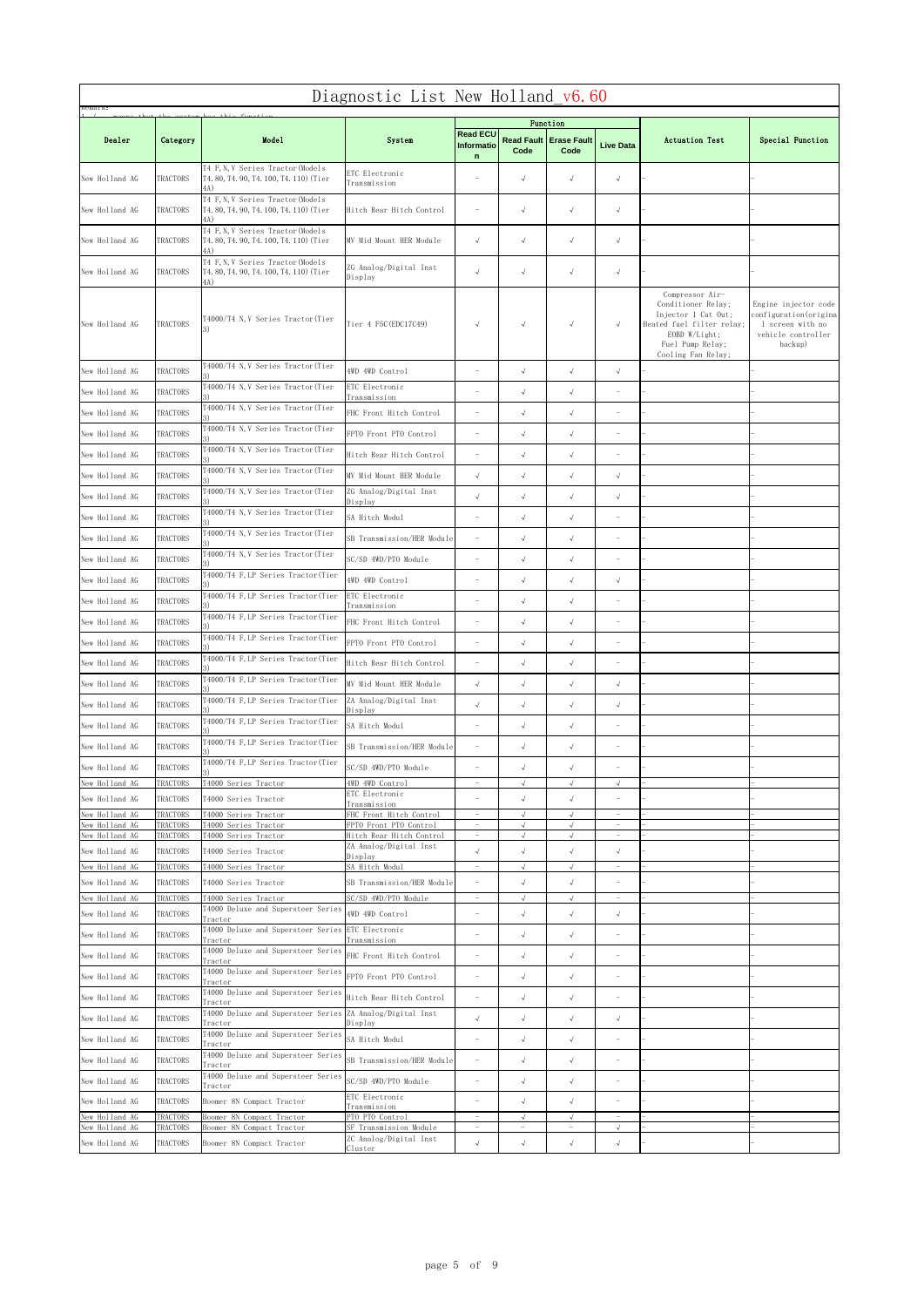|                | Diagnostic List New Holland v6.60<br>иешагк: |                                                                                                                                                             |                                     |                                              |            |                                         |                  |                                                                                                                                                        |                                                                                                      |  |  |
|----------------|----------------------------------------------|-------------------------------------------------------------------------------------------------------------------------------------------------------------|-------------------------------------|----------------------------------------------|------------|-----------------------------------------|------------------|--------------------------------------------------------------------------------------------------------------------------------------------------------|------------------------------------------------------------------------------------------------------|--|--|
|                |                                              |                                                                                                                                                             |                                     |                                              |            | Function                                |                  |                                                                                                                                                        |                                                                                                      |  |  |
| Dealer         | Category                                     | Mode1                                                                                                                                                       | System                              | <b>Read ECU</b><br>Informatio<br>$\mathbf n$ | Code       | <b>Read Fault   Erase Fault</b><br>Code | <b>Live Data</b> | <b>Actuation Test</b>                                                                                                                                  | Special Function                                                                                     |  |  |
| New Holland AG | TRACTORS                                     | Boomer Compact Tractor (Models<br>46D, 54D with SuperSpeed CVT<br>Transmission)                                                                             | Tier 4 F5C (EDC17C49)               | $\sqrt{ }$                                   | $\sqrt{ }$ | $\sqrt{}$                               | $\sqrt{ }$       | Compressor Air-<br>Conditioner Relay;<br>Injector 1 Cut Out;<br>Heated fuel filter relay;<br>EOBD W/Light;<br>Fuel Pump Relay;<br>Cooling Fan Relay;   | Engine injector code<br>configuration (origina<br>1 screen with no<br>vehicle controller<br>backup)  |  |  |
| New Holland AG | TRACTORS                                     | Boomer Compact Tractor (Models<br>46D, 54D with SuperSpeed CVT<br>Transmission)                                                                             | ECM Engine Control Module           |                                              | $\sqrt{ }$ | $\sqrt{ }$                              |                  |                                                                                                                                                        |                                                                                                      |  |  |
| New Holland AG | TRACTORS                                     | Boomer Compact Tractor (Models<br>46D, 54D with SuperSpeed CVT<br>Transmission)                                                                             | ETC Electronic<br>Transmission      |                                              | $\sqrt{ }$ | $\sqrt{}$                               |                  |                                                                                                                                                        |                                                                                                      |  |  |
| New Holland AG | TRACTORS                                     | Boomer Compact Tractor (Models<br>46D, 54D with SuperSpeed CVT<br>Transmission)                                                                             | PTO PTO Control                     | $\overline{\phantom{m}}$                     | $\sqrt{ }$ | $\sqrt{}$                               |                  |                                                                                                                                                        |                                                                                                      |  |  |
| New Holland AG | TRACTORS                                     | Boomer Compact Tractor (Models<br>46D, 54D with SuperSpeed CVT<br>Transmission)                                                                             | SO Transmission Module              |                                              |            |                                         | $\sqrt{ }$       |                                                                                                                                                        |                                                                                                      |  |  |
| New Holland AG | TRACTORS                                     | Boomer Compact Tractor (Models<br>46D, 54D with SuperSpeed CVT<br>Transmission)                                                                             | ZF Analog/Digital Inst<br>Cluster   | $\sqrt{ }$                                   | $\sqrt{ }$ | $\sqrt{}$                               | $\sqrt{ }$       |                                                                                                                                                        |                                                                                                      |  |  |
| New Holland AG | TRACTORS                                     | Boomer Compact Tractor (Models<br>3040, 3045, 3050 with SuperSpeed CVT ETC Electronic<br>Transmission) (P.I.N. ZCMB11000 and Transmission<br>Above)         |                                     |                                              | $\sqrt{ }$ | $\sqrt{}$                               |                  |                                                                                                                                                        |                                                                                                      |  |  |
| New Holland AG | TRACTORS                                     | Boomer Compact Tractor (Models<br>3040, 3045, 3050 with SuperSpeed CVT<br>Transmission) (P.I.N. ZCMB11000 and<br>Above)                                     | PTO PTO Control                     |                                              | $\sqrt{ }$ | $\sqrt{}$                               |                  |                                                                                                                                                        |                                                                                                      |  |  |
| New Holland AG | TRACTORS                                     | Boomer Compact Tractor (Models<br>3040, 3045, 3050 with SuperSpeed CVT<br>Transmission) (P.I.N. ZCMB11000 and<br>Above)                                     | SF Transmission Module              |                                              |            |                                         | $\sqrt{ }$       |                                                                                                                                                        |                                                                                                      |  |  |
| New Holland AG | TRACTORS                                     | Boomer Compact Tractor (Models<br>3040, 3045, 3050 with SuperSpeed CVT ZB Analog/Digital Inst<br>Transmission) (P.I.N. ZCMB11000 and Cluster<br>Above)      |                                     | $\sqrt{ }$                                   | $\sqrt{ }$ | $\sqrt{}$                               | $\sqrt{ }$       |                                                                                                                                                        |                                                                                                      |  |  |
| New Holland AG | TRACTORS                                     | Boomer Compact Tractor (Models<br>3040, 3045, 3050 with SuperSpeed CVT ETC Electronic<br>Transmission) (P.I.N. ZBDB19999 and Transmission<br>Below)         |                                     |                                              | $\sqrt{ }$ | $\sqrt{}$                               |                  |                                                                                                                                                        |                                                                                                      |  |  |
| New Holland AG | TRACTORS                                     | Boomer Compact Tractor (Models<br>3040, 3045, 3050 with SuperSpeed CVT<br>Transmission) (P.I.N. ZBDB19999 and<br>Below)                                     | PTO PTO Control                     |                                              | $\sqrt{ }$ | $\sqrt{ }$                              |                  |                                                                                                                                                        |                                                                                                      |  |  |
| New Holland AG | TRACTORS                                     | Boomer Compact Tractor (Models<br>3040,3045,3050 with SuperSpeed CVT<br>Transmission)(P.I.N. ZBDB19999 and<br>Below)                                        | SF Transmission Module              |                                              |            |                                         | $\sqrt{ }$       |                                                                                                                                                        |                                                                                                      |  |  |
| New Holland AG | TRACTORS                                     | Boomer Compact Tractor (Models<br>3040, 3045, 3050 with SuperSpeed CVT ZB Analog/Digital Inst<br>Transmission) (P.I.N. ZBDB19999 and Cluster<br>Below)      |                                     | $\sqrt{ }$                                   | $\sqrt{ }$ | $\sqrt{}$                               | $\sqrt{ }$       |                                                                                                                                                        |                                                                                                      |  |  |
| New Holland AG | TRACTORS                                     | TD5 Series Tractor (Models<br>TD5.85, TD5.95, TD5.105, TD5.115) (P. I Tier 4 F5C (EDC17C49)<br>N. ZxLAxxxx and Above)                                       |                                     | $\sqrt{ }$                                   | $\sqrt{ }$ | $\sqrt{ }$                              | $\sqrt{ }$       | Compressor Air-<br>Conditioner Relay;<br>Injector 1 Cut Out;<br>Heated fuel filter relay;<br>EOBD $W/Light;$<br>Fuel Pump Relay;<br>Cooling Fan Relay; | Engine injector code<br>configuration (origina)<br>1 screen with no<br>vehicle controller<br>backup) |  |  |
| New Holland AG | TRACTORS                                     | TD5 Series Tractor (Models<br>TD5.85, TD5.95, TD5.105, TD5.115) (P. 1<br>N. ZxLAxxxx and Above)                                                             | ADIC Analog/Digital Inst<br>Cluster | $\sqrt{ }$                                   | $\sqrt{ }$ | $\sqrt{}$                               | $\sqrt{ }$       |                                                                                                                                                        |                                                                                                      |  |  |
| New Holland AG | TRACTORS                                     | TD5 Series Tractor (Models<br>TD5.85, TD5.95, TD5.105, TD5.115) (P. I ECM Engine Control Module<br>N. ZxLAxxxx and Above)                                   |                                     | $\qquad \qquad -$                            |            |                                         | $\sqrt{}$        |                                                                                                                                                        |                                                                                                      |  |  |
| New Holland AG | TRACTORS                                     | T7 Series Tractor (Models T7.220,<br>T7.235, T7.250, T7.260, T7.270)<br>(with CVT Auto Command<br>Transmission) (Tier 4A)<br>(P. I. N. ZxBZ01001-ZxBZ49999) | Tier 3 NEF (EDC7UC31)               | $\sqrt{ }$                                   | $\sqrt{ }$ | $\sqrt{ }$                              | $\sqrt{ }$       |                                                                                                                                                        |                                                                                                      |  |  |
| New Holland AG | TRACTORS                                     | T7 Series Tractor (Models T7.220,<br>T7.235, T7.250, T7.260, T7.270)<br>(with CVT Auto Command<br>Transmission) (Tier 4A)<br>(P. I. N. ZxBZ01001-ZxBZ49999) | 4WD 4WD Control                     |                                              | $\sqrt{ }$ | $\sqrt{}$                               | $\sqrt{ }$       |                                                                                                                                                        |                                                                                                      |  |  |
| New Holland AG | TRACTORS                                     | T7 Series Tractor (Models T7.220,<br>T7.235, T7.250, T7.260, T7.270)<br>(with CVT Auto Command<br>Transmission) (Tier 4A)<br>(P. I. N. ZxBZ01001-ZxBZ49999) | ACM Armrest Control Module          | $\sqrt{ }$                                   | $\sqrt{ }$ | $\sqrt{ }$                              | $\sqrt{ }$       |                                                                                                                                                        |                                                                                                      |  |  |
| New Holland AG | TRACTORS                                     | T7 Series Tractor (Models T7.220,<br>T7.235, T7.250, T7.260, T7.270)<br>(with CVT Auto Command<br>Transmission) (Tier 4A)<br>(P. I. N. ZxBZ01001-ZxBZ49999) | ATC Auto Temperature<br>Controller  | $\sqrt{ }$                                   | $\sqrt{ }$ | $\sqrt{}$                               | $\sqrt{ }$       |                                                                                                                                                        |                                                                                                      |  |  |
| New Holland AG | TRACTORS                                     | T7 Series Tractor (Models T7.220,<br>T7.235, T7.250, T7.260, T7.270)<br>(with CVT Auto Command<br>Transmission) (Tier 4A)<br>(P. I. N. ZxBZ01001-ZxBZ49999) | ECM Engine Control Module           |                                              |            |                                         | $\sqrt{ }$       |                                                                                                                                                        |                                                                                                      |  |  |
| New Holland AG | TRACTORS                                     | T7 Series Tractor (Models T7.220,<br>T7.235, T7.250, T7.260, T7.270)<br>(with CVT Auto Command<br>Transmission) (Tier 4A)<br>(P. I. N. ZxBZ01001-ZxBZ49999) | EDC Electronic Draft Contro         |                                              | $\sqrt{ }$ | $\sqrt{}$                               | $\sqrt{ }$       |                                                                                                                                                        |                                                                                                      |  |  |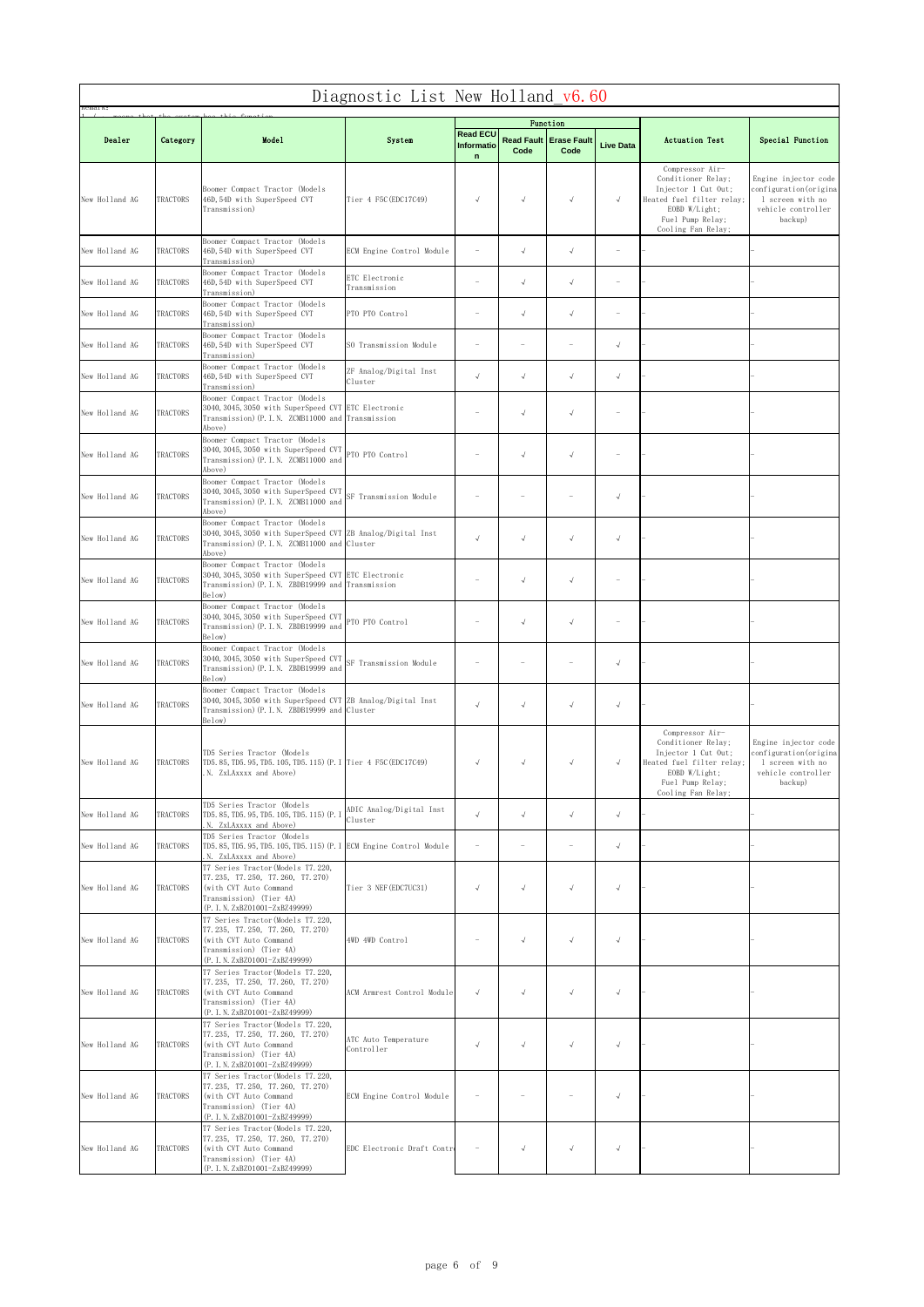| Diagnostic List New Holland v6.60<br>лешагк: |          |                                                                                                                                                               |                                     |                            |            |                                       |                  |                       |                  |  |
|----------------------------------------------|----------|---------------------------------------------------------------------------------------------------------------------------------------------------------------|-------------------------------------|----------------------------|------------|---------------------------------------|------------------|-----------------------|------------------|--|
|                                              |          |                                                                                                                                                               |                                     | <b>Read ECU</b>            |            | Function                              |                  |                       |                  |  |
| Dealer                                       | Category | Mode1                                                                                                                                                         | System                              | Informatio<br>$\mathsf{n}$ | Code       | <b>Read Fault Erase Fault</b><br>Code | <b>Live Data</b> | <b>Actuation Test</b> | Special Function |  |
| New Holland AG                               | TRACTORS | T7 Series Tractor (Models T7.220,<br>T7.235, T7.250, T7.260, T7.270)<br>(with CVT Auto Command<br>Transmission) (Tier 4A)<br>(P. I. N. ZxBZ01001-ZxBZ49999)   | ENG Engine and DCU15<br>Control     | $\equiv$                   | $\sqrt{}$  | $\sqrt{ }$                            | $\sqrt{ }$       |                       |                  |  |
| New Holland AG                               | TRACTORS | T7 Series Tractor (Models T7.220,<br>T7.235, T7.250, T7.260, T7.270)<br>(with CVT Auto Command<br>Transmission) (Tier 4A)<br>(P. I. N. ZxBZ01001-ZxBZ49999)   | EPL Electronic Park Lock            | $\sqrt{ }$                 | $\sqrt{}$  | $\sqrt{ }$                            | $\sqrt{ }$       |                       |                  |  |
| New Holland AG                               | TRACTORS | T7 Series Tractor (Models T7.220,<br>T7.235, T7.250, T7.260, T7.270)<br>(with CVT Auto Command<br>Transmission) (Tier 4A)<br>(P. I. N. ZxBZ01001-ZxBZ49999)   | FEHR Front Hydraulic<br>Remote      |                            | $\sqrt{ }$ | $\sqrt{ }$                            | $\sqrt{ }$       |                       |                  |  |
| New Holland AG                               | TRACTORS | T7 Series Tractor (Models T7.220,<br>T7.235, T7.250, T7.260, T7.270)<br>(with CVT Auto Command<br>Transmission) (Tier 4A)<br>(P. I. N. ZxBZ01001-ZxBZ49999)   | ICP Integrated Control<br>Panel     | $\sqrt{ }$                 |            |                                       | $\sqrt{ }$       |                       |                  |  |
| New Holland AG                               | TRACTORS | T7 Series Tractor (Models T7.220,<br>T7.235, T7.250, T7.260, T7.270)<br>(with CVT Auto Command<br>Transmission) (Tier 4A)<br>(P. I. N. ZxBZ01001-ZxBZ49999)   | REHR Rear Hydraulic Remote          |                            | $\sqrt{ }$ | $\sqrt{ }$                            | $\sqrt{ }$       |                       |                  |  |
| New Holland AG                               | TRACTORS | T7 Series Tractor (Models T7.220,<br>T7.235, T7.250, T7.260, T7.270)<br>(with CVT Auto Command<br>Transmission) (Tier 4A)<br>(P. I. N. ZxBZ01001-ZxBZ49999)   | RPTO Rear RTO Control.              |                            | $\sqrt{}$  | $\sqrt{ }$                            |                  |                       |                  |  |
| New Holland AG                               | TRACTORS | T7 Series Tractor (Models T7.220,<br>T7.235, T7.250, T7.260, T7.270)<br>(with CVT Auto Command<br>Transmission) (Tier 4A)<br>$(P, I, N, ZxBZ01001-ZxBZ49999)$ | SFA Suspension Front Axle           |                            | $\sqrt{ }$ | $\sqrt{ }$                            | $\sqrt{ }$       |                       |                  |  |
| New Holland AG                               | TRACTORS | T7 Series Tractor (Models T7.220,<br>T7.235, T7.250, T7.260, T7.270)<br>(with CVT Auto Command<br>Transmission) (Tier 4A)<br>(P. I. N. ZxBZ01001-ZxBZ49999)   | Steer Fast steer Module             | $\sqrt{ }$                 | $\sqrt{}$  | $\sqrt{ }$                            |                  |                       |                  |  |
| New Holland AG                               | TRACTORS | T7 Series Tractor (Models T7.220,<br>T7.235, T7.250, T7.260, T7.270)<br>(with CVT Auto Command<br>Transmission) (Tier 4A)<br>(P. I. N. ZxBZ01001-ZxBZ49999)   | TCU Tractor Control Unit            | $\sqrt{ }$                 | $\sqrt{ }$ | $\sqrt{ }$                            |                  |                       |                  |  |
| New Holland AG                               | TRACTORS | T7 Series Tractor (Models T7.220,<br>T7.235, T7.250, T7.260, T7.270)<br>(with CVT Auto Command<br>Transmission) (Tier 4A)<br>(P. I. N. ZxBZ01001-ZxBZ49999)   | Trans Transmission Control          |                            | $\sqrt{ }$ | $\sqrt{ }$                            | $\sqrt{ }$       |                       |                  |  |
| New Holland AG                               | TRACTORS | T7 Series Tractor (Models T7.220,<br>T7.235, T7.250, T7.260, T7.270)<br>(with CVT Auto Command<br>Transmission) (Tier 4A)<br>(P. I. N. ZxBZ01001-ZxBZ49999)   | ADIC Analog/Digital Inst<br>Cluster | $\sqrt{ }$                 | $\sqrt{ }$ | $\sqrt{ }$                            | $\sqrt{ }$       |                       |                  |  |
| New Holland AG                               | TRACTORS | T7 Series Tractor (Models T7.220,<br>T7.235, T7.250, T7.260, T7.270)<br>(with CVT Auto Command<br>Transmission) (Tier 4A)<br>(P. I. N. ZxBZ01001-ZxBZ49999)   | DCU15 DNOX Control Unit             |                            |            |                                       | $\sqrt{ }$       |                       |                  |  |
| New Holland AG                               | TRACTORS | T7 Series Tractor(Models T7.220,<br>T7.235, T7.250, T7.260, T7.270)<br>(with CVT Auto Command<br>Transmission) (Tier 4A)<br>(P. I. N. ZxBZ01001-ZxBZ49999)    | FHC Front Hitch Control             | $\overline{\phantom{m}}$   | $\sqrt{ }$ | $\sqrt{ }$                            | $\sqrt{ }$       |                       |                  |  |
| New Holland AG                               | TRACTORS | T7 Series Tractor (Models T7.220,<br>T7.235, T7.250, T7.260, T7.270)<br>(with CVT Auto Command<br>Transmission) (Tier 4A)<br>(P. I. N. ZxBZ01001-ZxBZ49999)   | FPTO Front PTO Control              |                            | $\sqrt{ }$ | $\sqrt{ }$                            | $\sqrt{ }$       |                       |                  |  |
| New Holland AG                               | TRACTORS | T7 Series Tractor(Models T7.220,<br>T7.235, T7.250, T7.260, T7.270)<br>(with CVT Auto Command<br>Transmission) (Tier 4A)<br>(P. I. N. ZxBZ01001-ZxBZ49999)    | KEYPD Key Pad                       | $\sqrt{ }$                 |            |                                       | $\sqrt{ }$       |                       |                  |  |
| New Holland AG                               | TRACTORS | T7 Series Tractor (Models T7.220,<br>T7.235, T7.250, T7.260, T7.270)<br>(with CVT Auto Command<br>Transmission) (Tier 4A)<br>(P. I. N. ZxBZ01001-ZxBZ49999)   | ECM Engine                          |                            |            |                                       | $\sqrt{ }$       |                       |                  |  |
| New Holland AG                               | TRACTORS | T7 Series Tractor (Models<br>T7.170, T7.185, T7.200, T7.210) (with<br>18/19x6 Power Command<br>Transmission) (Tier<br>4A) (P. I. N. ZxBN01001-ZxBN49999)      | Tier 4 NEF (EDC7UC31)               | $\sqrt{ }$                 | $\sqrt{ }$ | $\sqrt{ }$                            | $\sqrt{ }$       |                       |                  |  |
| New Holland AG                               | TRACTORS | T7 Series Tractor (Models<br>T7.170, T7.185, T7.200, T7.210) (with<br>18/19x6 Power Command<br>Transmission) (Tier<br>4A) (P. I. N. ZxBN01001-ZxBN49999)      | 4WD 4WD Control                     |                            | $\sqrt{ }$ | $\sqrt{ }$                            | $\sqrt{ }$       |                       |                  |  |
| New Holland AG                               | TRACTORS | T7 Series Tractor(Models<br>T7.170, T7.185, T7.200, T7.210) (with<br>18/19x6 Power Command<br>Transmission) (Tier<br>4A) (P. I. N. ZxBN01001-ZxBN49999)       | ADIC Analog/Digital Inst<br>Cluster | $\sqrt{ }$                 | $\sqrt{ }$ | $\sqrt{ }$                            | $\sqrt{ }$       |                       |                  |  |
| New Holland AG                               | TRACTORS | T7 Series Tractor (Models<br>T7.170, T7.185, T7.200, T7.210) (with<br>18/19x6 Power Command<br>Transmission) (Tier<br>4A) (P. I. N. ZxBN01001-ZxBN49999)      | ATC Auto Temperature<br>Controller  | $\sqrt{ }$                 | $\sqrt{}$  | $\sqrt{ }$                            | $\sqrt{ }$       |                       |                  |  |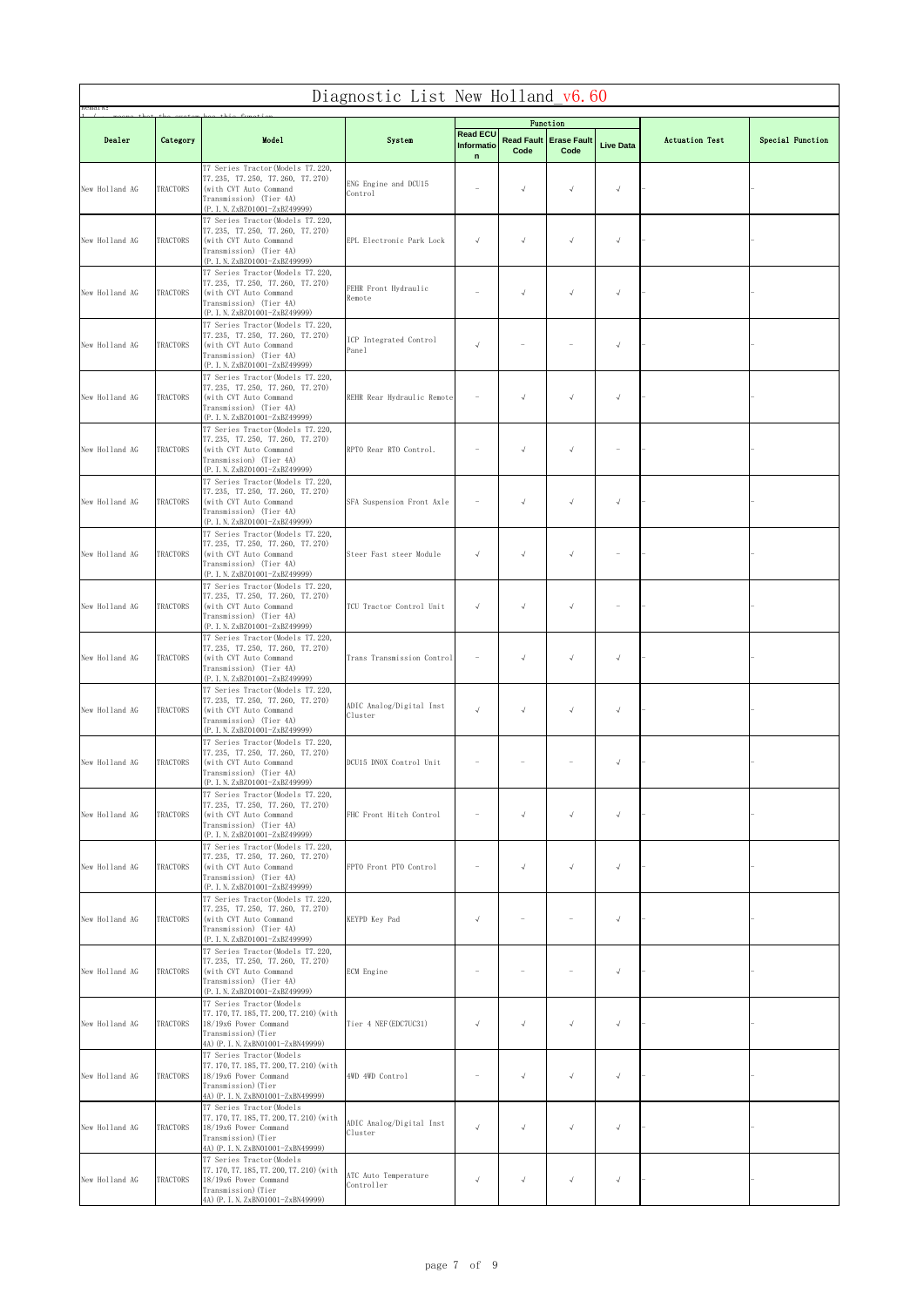| nemark:        | Diagnostic List New Holland v6.60 |                                                                                                                                                            |                                     |                                              |            |                                  |                  |                       |                  |  |  |
|----------------|-----------------------------------|------------------------------------------------------------------------------------------------------------------------------------------------------------|-------------------------------------|----------------------------------------------|------------|----------------------------------|------------------|-----------------------|------------------|--|--|
|                |                                   |                                                                                                                                                            |                                     |                                              |            | Function                         |                  |                       |                  |  |  |
| Dealer         | Category                          | Mode1                                                                                                                                                      | System                              | <b>Read ECU</b><br>Informatio<br>$\mathbf n$ | Code       | Read Fault   Erase Fault<br>Code | <b>Live Data</b> | <b>Actuation Test</b> | Special Function |  |  |
| New Holland AG | TRACTORS                          | T7 Series Tractor (Models<br>T7.170, T7.185, T7.200, T7.210) (with<br>18/19x6 Power Command<br>Transmission) (Tier<br>4A) (P. I. N. ZxBN01001-ZxBN49999)   | DCU15 DNOX Control Unit             |                                              |            |                                  | $\sqrt{}$        |                       |                  |  |  |
| New Holland AG | TRACTORS                          | T7 Series Tractor (Models<br>T7.170, T7.185, T7.200, T7.210) (with<br>18/19x6 Power Command<br>Transmission) (Tier<br>4A) (P. I. N. ZxBN01001-ZxBN49999)   | ECM Engine Control Module           |                                              |            |                                  | $\sqrt{}$        |                       |                  |  |  |
| New Holland AG | TRACTORS                          | T7 Series Tractor (Models<br>T7.170, T7.185, T7.200, T7.210) (with<br>18/19x6 Power Command<br>Transmission) (Tier<br>4A) (P. I. N. ZxBN01001-ZxBN49999)   | EDC Electronic Draft Contr          |                                              | $\sqrt{ }$ | $\sqrt{ }$                       | $\sqrt{}$        |                       |                  |  |  |
| New Holland AG | TRACTORS                          | T7 Series Tractor (Models<br>T7.170, T7.185, T7.200, T7.210) (with<br>18/19x6 Power Command<br>Transmission) (Tier<br>4A) (P. I. N. ZxBN01001-ZxBN49999)   | ENG Engine and DCU15<br>Control     |                                              | $\sqrt{ }$ | $\sqrt{ }$                       | $\sqrt{}$        |                       |                  |  |  |
| New Holland AG | TRACTORS                          | T7 Series Tractor (Models<br>T7.170, T7.185, T7.200, T7.210) (with<br>18/19x6 Power Command<br>Transmission) (Tier<br>4A) (P. I. N. ZxBN01001-ZxBN49999)   | EPL Electronic Park Lock            | $\sqrt{ }$                                   | $\sqrt{ }$ | $\sqrt{}$                        | $\sqrt{}$        |                       |                  |  |  |
| New Holland AG | TRACTORS                          | T7 Series Tractor (Models<br>T7.170, T7.185, T7.200, T7.210) (with<br>18/19x6 Power Command<br>Transmission) (Tier<br>4A) (P. I. N. ZxBN01001-ZxBN49999)   | FEHR Front Hydraulic<br>Remote      |                                              | $\sqrt{ }$ | $\sqrt{ }$                       | $\sqrt{}$        |                       |                  |  |  |
| New Holland AG | TRACTORS                          | T7 Series Tractor (Models<br>T7.170, T7.185, T7.200, T7.210) (with<br>18/19x6 Power Command<br>Transmission) (Tier<br>4A) (P. I. N. ZxBN01001-ZxBN49999)   | FHC Front Hitch Control             |                                              | $\sqrt{ }$ | $\sqrt{ }$                       | $\sqrt{ }$       |                       |                  |  |  |
| New Holland AG | TRACTORS                          | T7 Series Tractor (Models<br>T7.170, T7.185, T7.200, T7.210) (with<br>18/19x6 Power Command<br>Transmission) (Tier<br>4A) (P. I. N. ZxBN01001-ZxBN49999)   | RPTO Rear RTO Control.              |                                              | $\sqrt{ }$ | $\sqrt{ }$                       |                  |                       |                  |  |  |
| New Holland AG | TRACTORS                          | T7 Series Tractor (Models<br>T7.170, T7.185, T7.200, T7.210) (with<br>18/19x6 Power Command<br>Transmission) (Tier<br>4A) (P. I. N. ZxBN01001-ZxBN49999)   | KEYPD Key Pad                       | $\sqrt{ }$                                   |            |                                  | $\sqrt{}$        |                       |                  |  |  |
| New Holland AG | TRACTORS                          | T7 Series Tractor (Models<br>T7.170, T7.185, T7.200, T7.210) (with<br>18/19x6 Power Command<br>Transmission) (Tier<br>4A) (P. I. N. ZxBN01001-ZxBN49999)   | Steer Fast steer Module             | $\sqrt{ }$                                   | $\sqrt{ }$ | $\sqrt{ }$                       |                  |                       |                  |  |  |
| New Holland AG | TRACTORS                          | T7 Series Tractor (Models<br>T7.170, T7.185, T7.200, T7.210) (with<br>$18/19x6$ Power Command<br>Transmission) (Tier<br>4A) (P. I. N. ZxBN01001-ZxBN49999) | FHC Front Hitch Control             |                                              | $\sqrt{ }$ | $\sqrt{ }$                       | $\sqrt{ }$       |                       |                  |  |  |
| New Holland AG | <b>TRACTORS</b>                   | T7 Series Tractor (Models<br>T7.170, T7.185, T7.200, T7.210) (with<br>18/19x6 Power Command<br>Transmission) (Tier<br>4A) (P. I. N. ZxBN01001-ZxBN49999)   | FPTO Front PTO Control              |                                              | $\sqrt{ }$ | $\sqrt{ }$                       | $\sqrt{}$        |                       |                  |  |  |
| New Holland AG | TRACTORS                          | T7 Series Tractor (Models<br>T7.170, T7.185, T7.200, T7.210) (with<br>18/19x6 Power Command<br>Transmission) (Tier<br>4A) (P. I. N. ZxBN01001-ZxBN49999)   | <b>ECM</b> Engine                   |                                              |            |                                  | $\sqrt{}$        |                       |                  |  |  |
| New Holland AG | <b>TRACTORS</b>                   | T7 Series Tractor (Models<br>T7.170, T7.185, T7.200, T7.210) (with<br>18/19x6 Power Command<br>Transmission) (Tier<br>4A) (P. I. N. ZxBN01001-ZxBN49999)   | RK Suspension Front Axle<br>Module  | $\sqrt{ }$                                   | $\sqrt{ }$ | $\sqrt{ }$                       | $\sqrt{}$        |                       |                  |  |  |
| New Holland AG | TRACTORS                          | T7 Series Tractor (Models<br>T7.170, T7.185, T7.200, T7.210) (with<br>18/19x6 Power Command<br>Transmission) (Tier<br>4A) (P. I. N. ZxBN01001-ZxBN49999)   | RY Electronic Transmission<br>(FPS) | $\sqrt{ }$                                   | $\sqrt{ }$ | $\sqrt{ }$                       | $\sqrt{}$        |                       |                  |  |  |
| New Holland AG | TRACTORS                          | T7 Series Tractor (Models<br>T7.170, T7.185, T7.200, T7.210) (with<br>18/19x6 Range Command<br>Transmission) (Tier<br>4A) (P. I. N. ZxBN01001-ZxBN49999)   | Tier 4 NEF (EDC7UC31)               |                                              |            | $\sqrt{2}$                       | $\sqrt{ }$       |                       |                  |  |  |
| New Holland AG | TRACTORS                          | T7 Series Tractor (Models<br>T7.170, T7.185, T7.200, T7.210) (with<br>18/19x6 Range Command<br>Transmission) (Tier<br>4A) (P. I. N. ZxBN01001-ZxBN49999)   | 4WD 4WD Control                     |                                              | $\sqrt{ }$ | $\sqrt{ }$                       | $\sqrt{}$        |                       |                  |  |  |
| New Holland AG | TRACTORS                          | T7 Series Tractor (Models<br>T7.170, T7.185, T7.200, T7.210) (with<br>18/19x6 Range Command<br>Transmission) (Tier<br>4A) (P. I. N. ZxBN01001-ZxBN49999)   | ADIC Analog/Digital Inst<br>Cluster | $\sqrt{ }$                                   | $\sqrt{ }$ | $\sqrt{ }$                       | $\sqrt{}$        |                       |                  |  |  |
| New Holland AG | <b>TRACTORS</b>                   | T7 Series Tractor (Models<br>T7.170, T7.185, T7.200, T7.210) (with<br>18/19x6 Range Command<br>Transmission) (Tier<br>4A) (P. I. N. ZxBN01001-ZxBN49999)   | ATC Auto Temperature<br>Controller  | $\sqrt{ }$                                   | $\sqrt{ }$ | $\sqrt{ }$                       | $\sqrt{}$        |                       |                  |  |  |
| New Holland AG | TRACTORS                          | T7 Series Tractor (Models<br>T7.170, T7.185, T7.200, T7.210) (with<br>18/19x6 Range Command<br>Transmission) (Tier<br>4A) (P. I. N. ZxBN01001-ZxBN49999)   | DCU15 DNOX Control Unit             |                                              |            |                                  | $\sqrt{}$        |                       |                  |  |  |